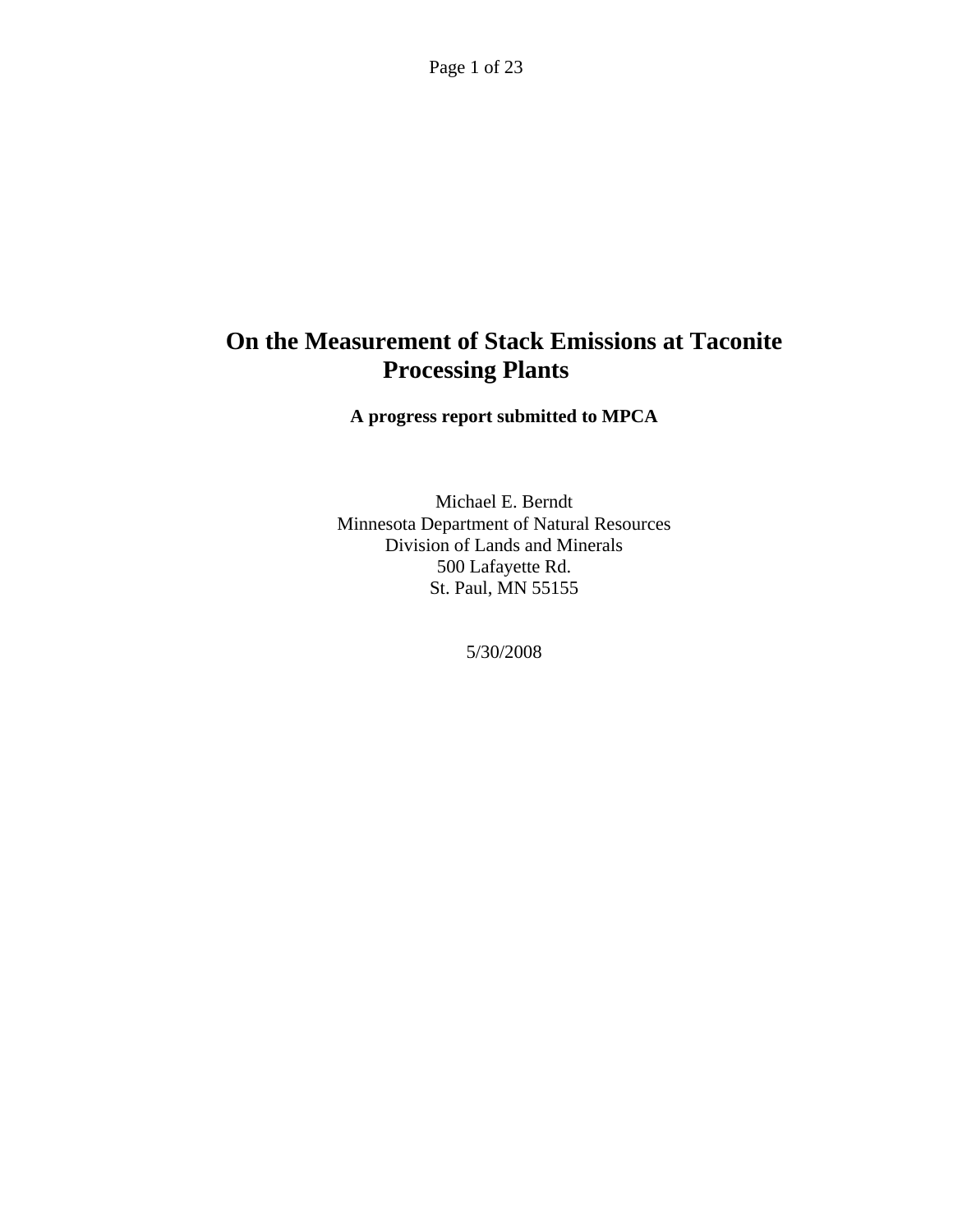## **Table of Contents**

| Appendix 1: FAMS measurements made at taconite processing facilities 19        |
|--------------------------------------------------------------------------------|
| Appendix 2. Process gas Hg measurements made using FAMS with QLIP modification |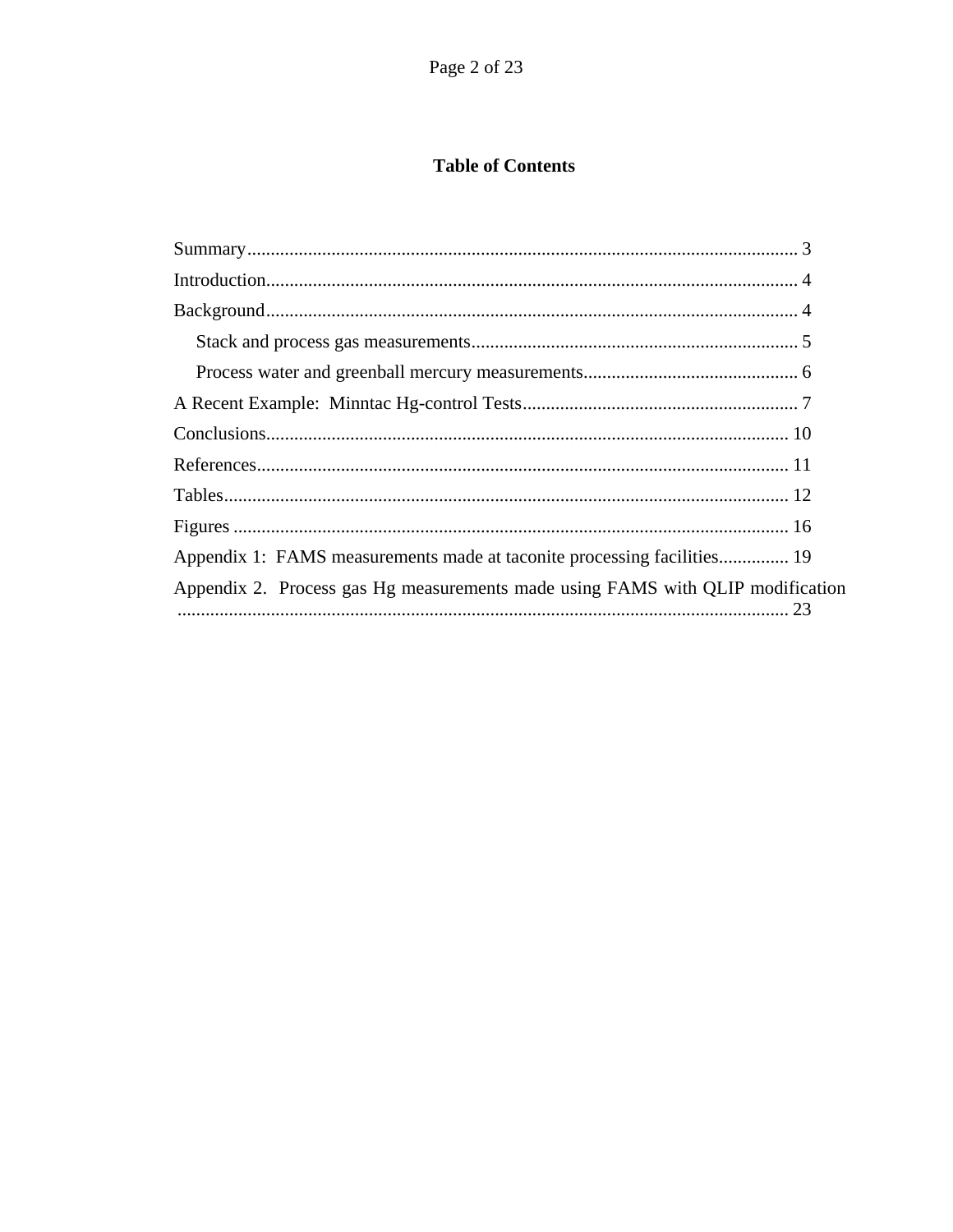#### Page 3 of 23

## **Summary**

<span id="page-2-0"></span>The Minnesota Department of Natural Resources is conducting a two year study designed to evaluate potential mercury control technologies. Methods to monitor mercury are being tested and refined during this process in conjunction with these tests, as a part of an interagency agreement between the DNR and MPCA. This paper is a progress report for this study.

Sorbent trap methods (FAMS) were evaluated previously and found to be subject to large interferences, thought to be related to the presence of reactive iron oxide dust in process gases at taconite plants. This method was modified using a wet filtration system, referred to as QLIP, to prevent trapping of oxidized mercury under dry conditions in the sampling filters. Early results were positive, but testing hasn't been pursued during the present study.

Continuous Mercury Monitors (CMMs) have provided mixed results when using dry filtration (DF) systems and/or inertial separation probes (ISPs). The difficulty appears to be related to the presence of reactive iron oxides in the process gas. A new wet filtration system  $(AWS = advanced wet system)$  has been developed by the University of North Dakota, EERC, that provides superior results compared to dry filtration, however, it was found that the conditioning liquid used in the method needed to be modified to prevent reaction between molecular halogen gases ( $Br<sub>2</sub>$  and  $Cl<sub>2</sub>$ ) and elemental mercury (termed AWSII in this document). The AWSII system is currently the preferred approach for monitoring mercury in stack gases, however, further modifications will be required for use when measuring mercury in process gases prior to the wet scrubbers.

A recent test at Minntac (Line 3) using all of the most methods for analyzing mercury in stack gas, greenball, and scrubber water, provided a reasonable mercury mass balance for the overall induration process when the plant was operating under normal, baseline conditions. However, once mercury control tests were performed involving addition of NaBr to greenball and injection of  $CaBr<sub>2</sub>$  to the kiln, the mercury decreases observed in the stack gas were not balanced by comparably sized increases in mercury concentration in the scrubber water. Locating the source of this discrepancy is a major goal for future research.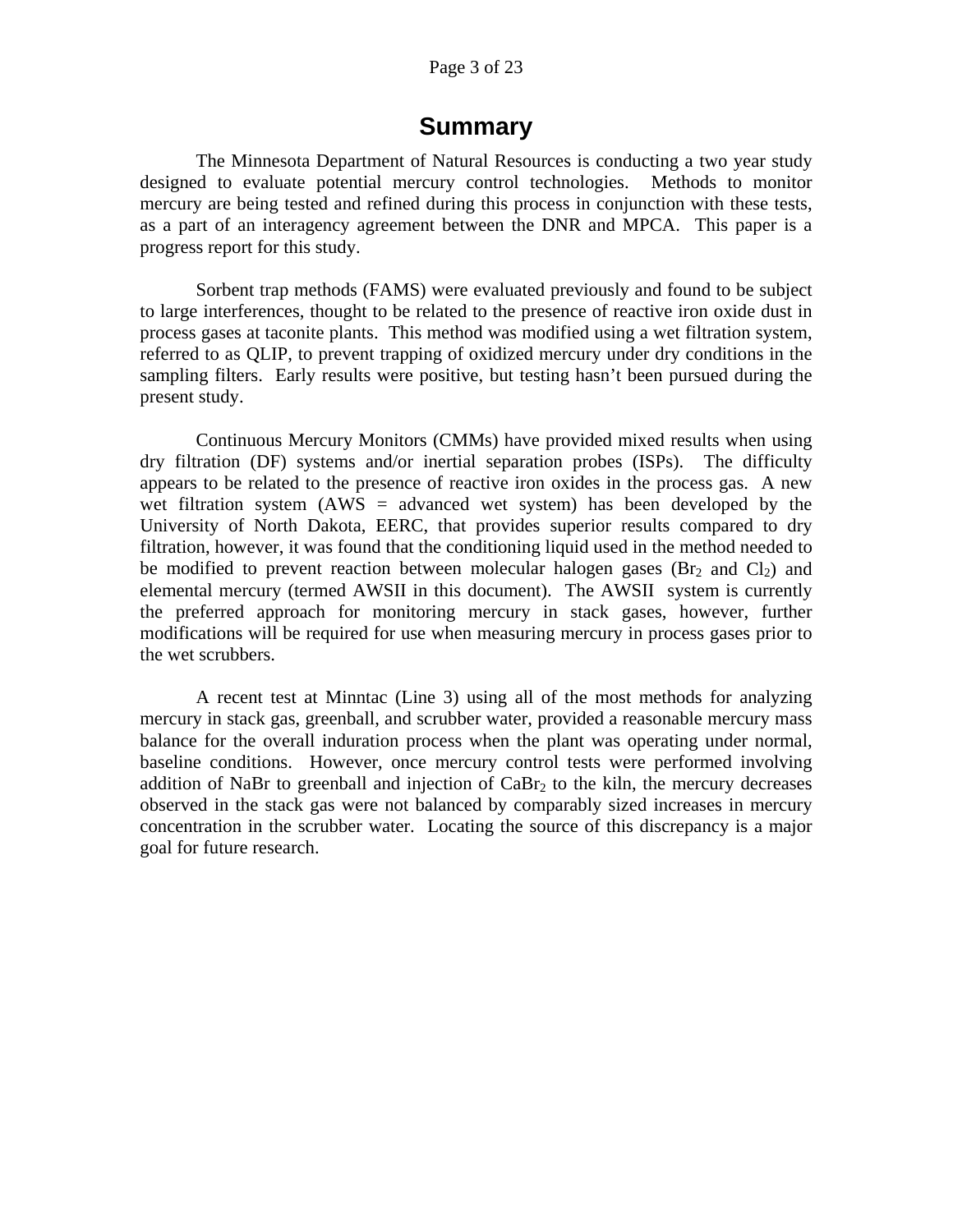## **Introduction**

<span id="page-3-0"></span>The Minnesota Department of Natural Resources has been conducting mercury research at taconite companies for approximately six years with the purpose being to evaluate mercury transport mechanisms and identify a means to control mercury in taconite stack emissions. Initial studies focused on analysis of samples collected from various locations in processing plants (Berndt et al., 2003, 2005) and conducting bench scale studies to determine how mercury is released from taconite concentrate (Berndt and Engesser, 2005a, 2005b). More recent research, which has focused on conducting shorttermed Hg-control tests in active taconite plants (Berndt and Engesser, 2007), has resulted in the need to develop reliable means to assess mercury flow in several process streams (stack and process gases, greenball feed, and blow down water). This document focuses on the monitoring methods being used during many of these tests.

Mercury monitoring methods have been refined continuously over the past several years and will continue to be improved during the next year of Hg control method testing at taconite plants. This document is a progress report for a study being conducted by the DNR to continue development of mercury monitoring technologies under contract with the MPCA. Current methods being used to monitor mercury in taconite processing streams are presented along with results from the most recent full scaled short-termed Hg control test conducted at Minntac in April, 2008. This example demonstrates the complexity associated with measuring plant emissions and estimating capture rates and identifies where updates in mercury monitoring technology are still likely needed for reliable use in taconite processing plants, especially during conduction of plant-scale mercury control tests. Completion of this study is scheduled for June, 2009.

## **Background**

<span id="page-3-1"></span>Two primary means have been used to assess mercury emissions from taconite processing plants: (1) direct measurement of mercury in taconite stack gases and (2) calculating stack emissions as the difference between mercury entering the furnace with feed streams and subtracting Hg removed with scrubber blowdown water. Measuring Hg in stack emissions directly is, conceptually, the easiest approach to understand. However, reliable stack gas measurements have been surprisingly difficult to obtain owing to strong interference related to the presence of iron oxides (Berndt et al., 2005a; Laudel, 2007) and the apparent occurrence of  $\text{Br}_2$  and  $\text{Cl}_2$  or similarly reactive gas species in taconite process gases (Berndt and Engesser, 2007). Moreover, taconite process lines can have as many as four stacks from a single line source, each with different mercury concentrations and flow rates. To monitor all four stacks using specialized continuous mercury monitors (CMMs) is cost prohibitive except in the most extreme cases when stack gas chemistry of all four stacks must be known. The alternative approach of using mass balance estimates to calculate emissions by difference, although not without its own difficulties, may, in some cases provide a substitute means to estimate stack emissions.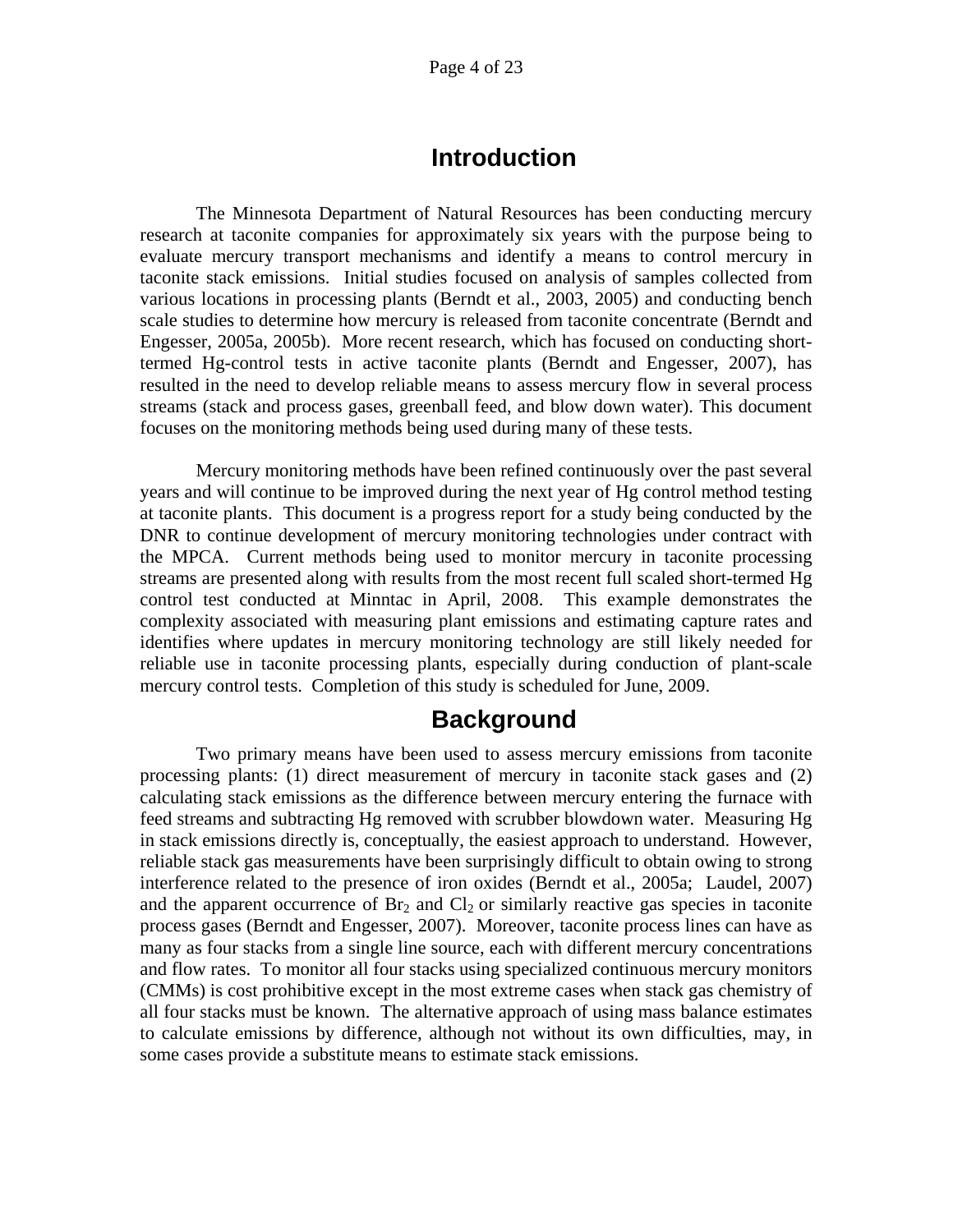#### <span id="page-4-0"></span>*Stack and process gas measurements*

MN DNR research experience with stack gas and other measurements since 2006 is outlined in Table 1. Initial experience in gas analysis was provided by the University of Minnesota – Natural Resources Research Institute (NRRI), who used sorbent traps to quantify and speciate mercury in stack gas emissions (Berndt and Engesser, 2007). NRRI uses the FAMS technique (Flue gas Absorbant Mercury Speciation), developed by Frontier Geosciences, Inc., (Seattle, WA) to measure gas chemistry. As a part of the present study, all stack gas measurements reported to or used directly in DNR studies have been compiled and are reported in Appendix 1. Generally, these tests revealed considerable variability during repeat analyses and often reported unreasonably high percentages of oxidized mercury, suggesting presence of an interfering component, likely iron oxide particles which are known to react with mercury.

The Minnesota DNR worked with NRRI to help improve the FAMS method for stack gas monitoring, by introducing a wet filtration system to help sample the gases. This method is described by Berndt and Engesser (2007) and referred to as the Quench Liquid Injection Probe (QLIP). By this method, particles and gases in the stack gas or duct first contact a liquid that is injected into the sampling probe. This liquid captures the oxidized and particulate mercury before the gas passes into the sorbent traps. The principle is to prevent gaseous mercury from contacting magnetite (and maghemite) particles in the stack gas that might collect on a dry filter. Varying solution chemistry in the QLIP system provided a range of results, but, in general, reproducibility of results with for a specific solution was acceptable. The technique has not been developed further, since more focus has been placed on direct measurement of stack gases using continuous mercury monitoring. However, results from all FAMS-QLIP tests conducted by the DNR (assisted by NRRI) are reported in Appendix II.

The University of North Dakota, Energy and Environmental Research Center (EERC) has led method development for Continuous Mercury Monitors (CMMS) in taconite process gases under a series of research grants provided by the MN DNR. Initial tests using CMM's were largely consistent over time and responsive to changes in mineral processing conducted in the plant. However, there were periods of considerable instability in the signal, also though to be related to interference with particles trapped in the dry filtration (DF) system used in the earlier techniques. Specific results using DF systems in taconite plant tests are reported in Berndt and Engesser (2007).

Use of an inertial separation probe (ISP) to eliminate this interference in a duct stream was investigated, but did not solve the problem, and generated what appeared to be an unacceptably high percentage of oxidized mercury (Laudel et al., 2007). EERC developed a more promising method, referred to as the "Advanced Wet System" (AWS), to allow collection of the gases without use of a filter. Similar to the QLIP method, sampled gases in the AWS system first contact water that is injected into the sampling probe and can, therefore, prevent reactions from occurring between the mercury in the process gas and the dry, reactive iron oxides. The water/gas mixture is carried to the instrument in two streams, one to convert all of the mercury to elemental form (for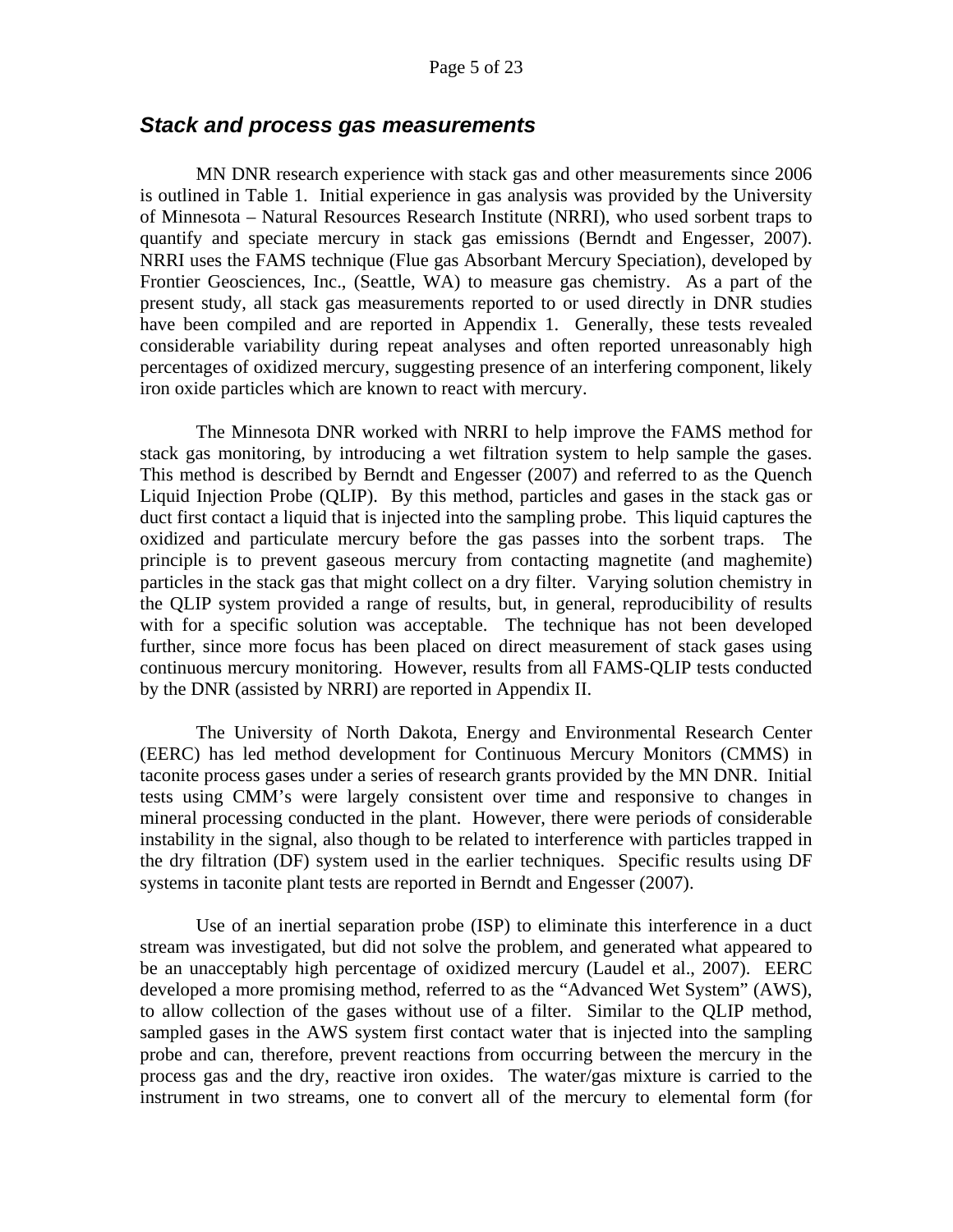analysis of total mercury) and the other to preserve the current gas-mercury speciation (for analysis of elemental mercury only). Oxidized and particulate mercury in the gas stream is taken as the difference between total and elemental mercury. An important advantage of this system over DF is that it captures and monitors particulate mercury within the total mercury signal. This mercury source is filtered out and missed by CMMs using DF systems.

Initial AWS tests were far superior to the DF system with significantly smoother results and far fewer outliers. However, an unusually high percentage of oxidized mercury was indicated during tests involving introduction of Br salts into the furnace. The most likely interference was expected to be reactions taking place between  $Hg(0)$ and  $Br<sub>2</sub>$  gas as the gas was being transported from the probe to the instrument. A likely interference was confirmed in side-by-side tests using separate DF and AWS systems during a Hg control study conducted at Keewatin Taconite in September (2007) (See Table 1). The conditioning liquid was subsequently modified to prevent the  $Br<sub>2</sub>/Hg(0)$ reactions and is referred to in Table 1 as AWSII. This system was used successfully to measure gases at Minntac in April and May, 2008, and partial results from that test are presented below.

Presently, the AWSII system is the preferred approach for stack gas monitoring, however, modifications are still required before the system is suitable for use in gas streams containing high particulate loads. The reason for this is that particulates escaping the conditioning gas have been found to damage the detector (EERC, personal communication). EERC developed a second approach for these gases that contains of both a dry filtration and AWS system, which is referred to in Table 1 as AWSII/DF. Unfortunately, this system suffered from large interferences in its initial tests and will require further modification or redesign.

### <span id="page-5-0"></span>*Process water and greenball mercury measurements*

Measurement methods for waters and solids have also been steadily refined by Berndt et al. (2003), Berndt and Engesser (2005), and Berndt et al. (2007). Analyzing mercury in scrubber waters is particularly challenging owing to the fact that the water contains reactive iron oxide particles. Mercury adsorbs to suspended solids which can, in turn, stick to the sampling bottle (even during rinsing). Furthermore, the scrubber solution can contain metastable oxidants (likely SO3<sup>-</sup>) that convert dissolved, oxidized mercury to elemental mercury which is lost from solution during shipment to the lab. These difficulties have, largely been overcome by collecting multiple samples and using chemical methods as discussed by Berndt and Engesser (2007). In particular, Lian Liang, Cebam, Inc., developed a special method to analyze mercury in waters containing suspended iron oxides that involves decanting the bulk of the solution and performing an acid digestion of the iron oxides within the sample bottle as a part of the analytical technique.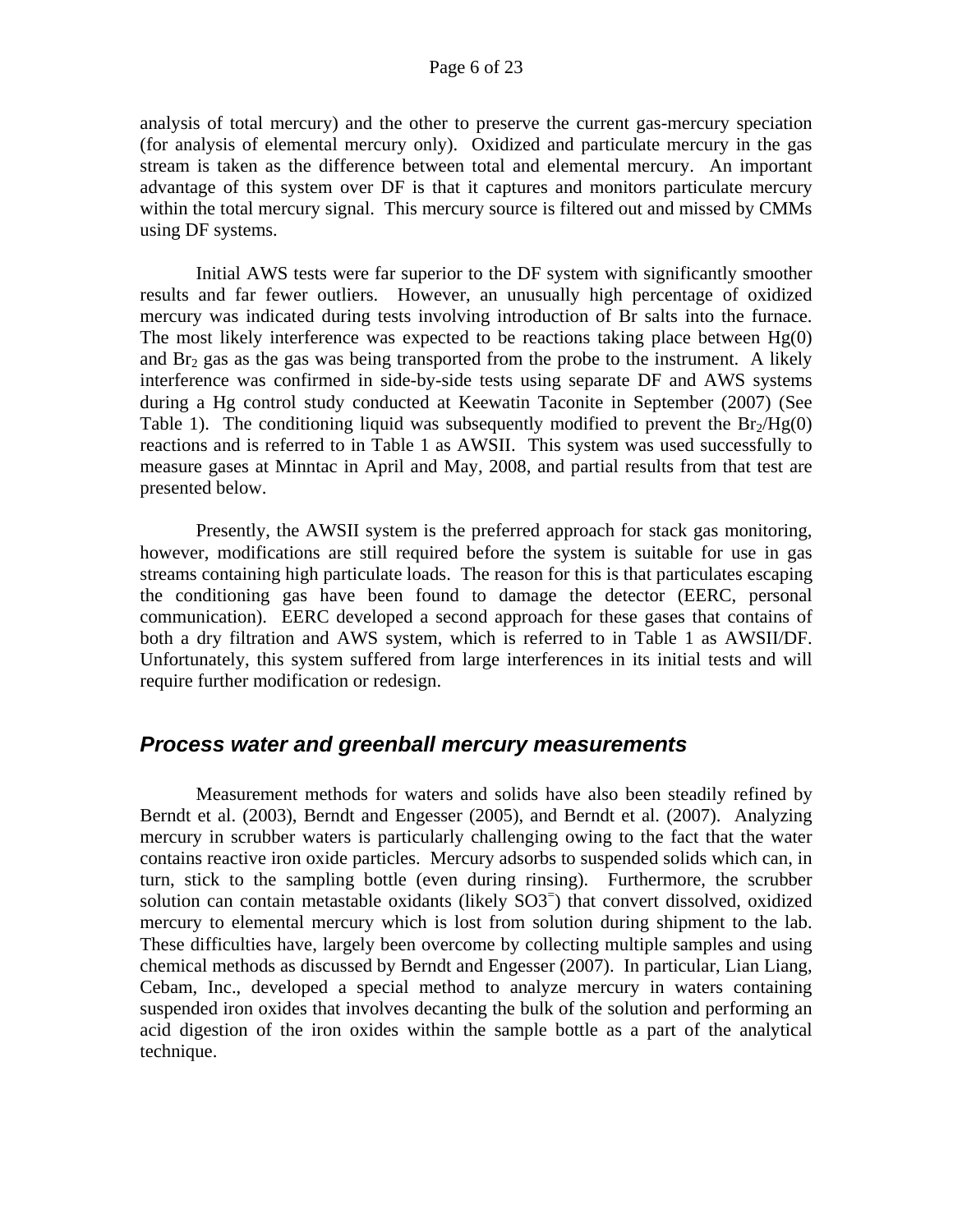Measurement of concentration in greenball involves a straight-forward acid dissolution method as described by Berndt and Engesser (2007). However, typical errors associated with greenball analysis on samples collected at the same time can, at times, be greater than 10%. Multiple samples must be collected to decrease error and to detect and eliminate outliers.

Numerous greenball and scrubber water samples have been collected over a period of years. The results from many of these studies have been presented by Berndt and Engesser (2005a, 2005b, and 2007). A comprehensive list of all results presented in Table 1 is still being compiled at this time, and will be provided along with interpretation in the final report.

## **A Recent Example: Minntac Hg-control Tests**

<span id="page-6-0"></span>This section presents monitoring results from Hg control tests that were conducted at US-Steel's Minntac Operation. The purpose of this is to illustrate the strengths and short-comings of the existing monitoring techniques, especially when used to quanitify stack mercury emissions.

The tests were conducted over a period of five days, beginning April 21, 2008. Three one day tests mercury control tests were conducted between April 22 and April 24, with April 21 and 25 being used to set up and dismantle the testing equipment. NaBr was added to greenball pellet feed on the first day of testing, CaBr2 solutions were injected into the kiln on the second day, and NaClO<sub>2</sub>, referred to as  $EPA<sub>ox</sub>$ by Berndt and Engesser (2007), was injected into the wet scrubber on the final day of control method testing.

 Tests were conducted on Line 3, which is relatively small sized a Grate-Kiln that typically produces pellets at a rate of about 300 LT/hr. Recent updates were installed to the scrubber system. These include pH monitoring and lime addition to promote acid neutralization and gypsum precipitation, as well as filtering and disposal of scrubber solids. The recirculation tank has a capacity of 25000 gallons and blow down rate is typically between 50 and 60 gpm, monitored every minute.

 This site was selected for several reasons, including the fact that there is only one duct leading to the wet scrubber and only a single outlet leading to the waste gas stack. Furthermore, the relatively small size of the line permits testing to be conducted using less chemical and slower injection rates which significantly affects the cost of conducting the test.

Results from these tests will be described in greater detail in future reports, however, monitoring results for process gases are presented in Figures 1 and 2, Scrubber water analysis are presented in Figure 3 and Table 2, and Greenball analysis for these tests are presented in Table 3.

Figure 1 compares Total mercury in stack gas (AWSII) with Total mercury measured in the duct (AWSII/FD) for the time period April 22 through April 25, 2008.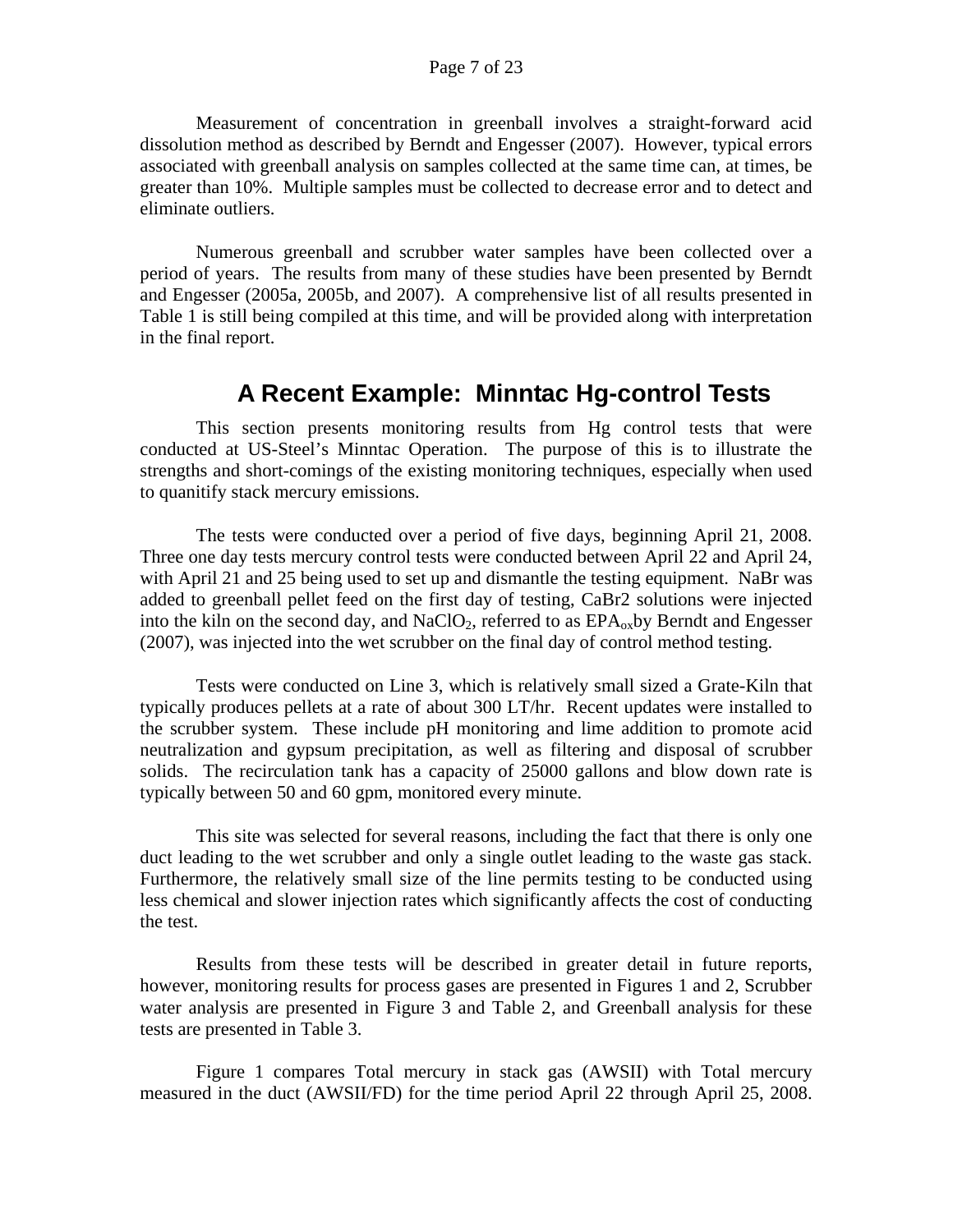The baseline value for stack gas was approximately 5000 ng  $m<sup>-3</sup>$ , but with transgressions to lower values during a plant upset on April 22, and during NaBr addition to pellets and  $CaBr<sub>2</sub>$  injection into the kiln on April 22 and 23, respectively. THg rebound quickly once NaBr addition to pellets was stopped, but return to baseline was very slow following  $CaBr<sub>2</sub>$  injection to the kiln. Only a slight decrease in Hg concentration was observed when NaClO<sub>2</sub> was added to the wet scrubber suggesting this technique will not work on this line.

Ideally, gases passing through the duct on the inlet side of the scrubber should have considerably higher THg than stack gas because some Hg is being captured by the wet scrubber. Unfortunately, except for the time period in the afternoon of April 23 and morning of April  $25<sup>th</sup>$ , THg for the inlet registered well below the stack gas THg concentration. It is clear that interference negatively impacted the scrubber inlet signal, thus complicating interpretation of trap mechanism.

Figure 2 compares total and elemental mercury for the stack gas which, for the most part, appear to be of adequate quality and consistency to provide relatively confident interpretation. First, NaBr addition to pellets resulted in a decrease in the emission of mercury from THg =  $5200$  ng m<sup>-3</sup> under baseline conditions to approximately 2400 ng  $m<sup>-3</sup>$  during the short-termed test. This would indicate a 54% mercury reduction compared to baseline capture rates. Similarly,  $CaBr<sub>2</sub>$  addition to the kiln resulted in a decline in THg from 5100 to 1400 ng  $m<sup>3</sup>$  suggesting a 73% reduction compared to baseline capture rates. Difficult to interpret, however, is the relatively long term response from the CaBr<sub>2</sub> test. Is this a result of a monitoring issue or a signal that mercury is being stored somewhere in the process line or worse, somehow being emitted elsewhere?

Table 2 provides THg for scrubber water blowdown water that was sampled under baseline conditions prior to each test and for waters collected at the same location as the testing period was drawing to a close. Standard deviation for samples ranged between 1 and 5% of the total value (sampled in triplicate) which is a satisfactory result, considering that a large fraction of the mercury is adsorbed to particles in the process stream. If the percentage of particles changed greatly during collection of samples, the mercury concentration would reflect this change. However, the scrubber flow appears to be sufficiently homogeneous to allow collection of a representative sample. THg in blow down water increased from 26335 to 35160 ng/l during the NaBr test and from 14992 to 29097 during the CaBr<sub>2</sub> test, mirroring the changes observed in stack emissions. In detail, however, full interpretation depends on comparing the actual mercury mass gains in the scrubber to the total mass of mercury removed from the stack gas (see below).

Mercury speciation in the scrubber water is important for determining ultimate fate of the trapped mercury. The distribution of dissolved and particulate bound mercury is determined by comparing total mercury concentration in filtered and unfiltered scrubber water samples. Typically, only one water sample is filtered for this determination owing to the difficulty involved with filtering these waters, which have high suspended loads, at the plant-site. Failure to filter a sample immediately upon sampling will result in overestimation of the adsorbed fraction since adsorption occurs on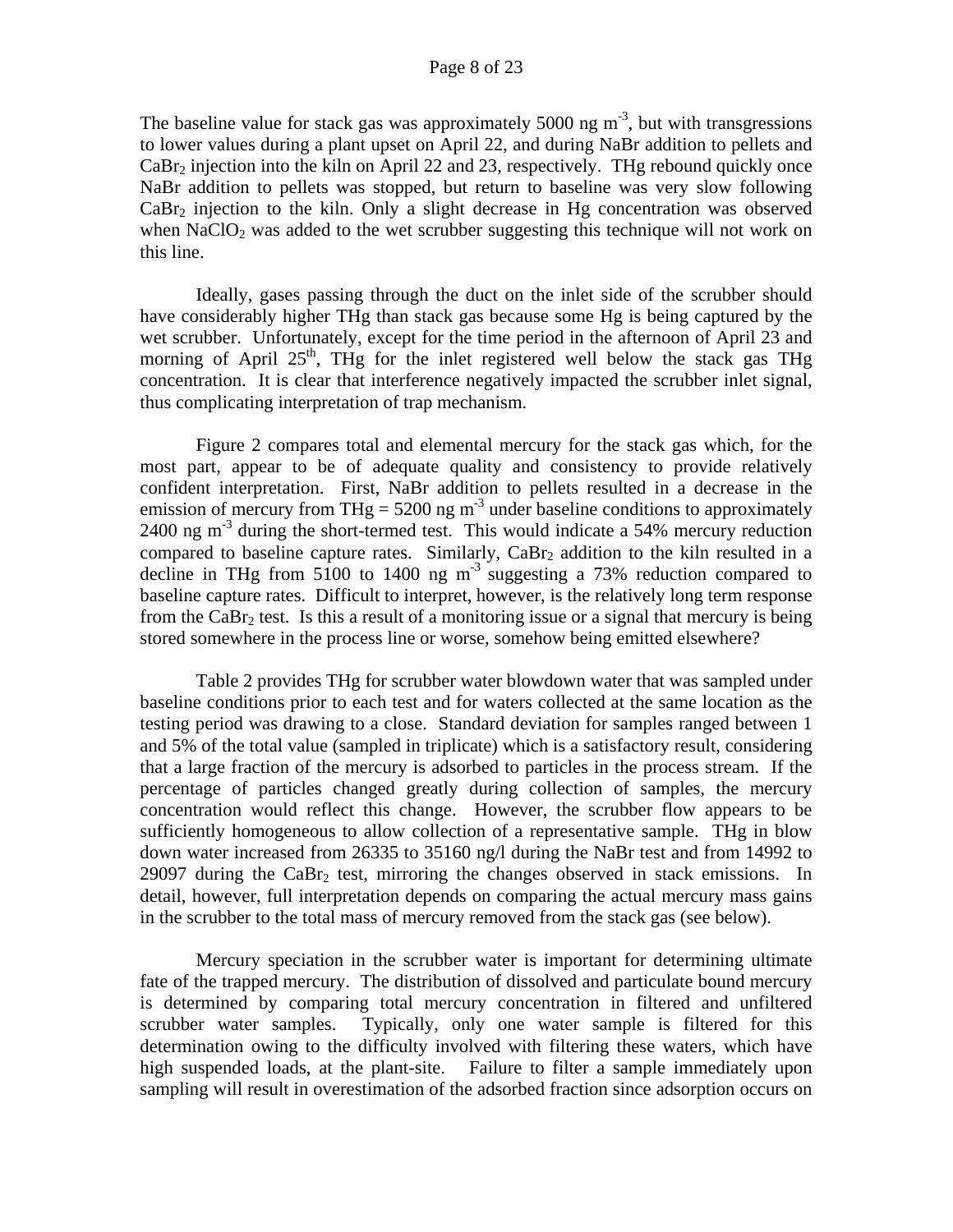#### Page 9 of 23

time scales of minutes to hours (Berndt et al., 2003; Berndt and Engesser, 2005b). For the set of solutions collected during the Minntac tests, it was found that the addition of NaBr to the scrubber water resulted in transfer of much of the adsorbed mercury into the water. This is indicated by the fact that  $Hg(D)$  increased from a small percentage of the total mercury, while  $Hg(P)$  decreased. For the CaBr<sub>2</sub> tests, performed on the day following the NaBr test, H(D) was still relatively high before the test period, and total mercury in the scrubber was significantly less than it was at the start of the previous day. Once CaBr<sub>2</sub> was injected into the kiln, both  $Hg(D)$  and  $Hg(P)$  increased together. Finally, during the NaClO<sub>2</sub> tests,  $Hg(D)$  increased from its baseline value at the expense of Hg(P), resulting in little net gain in Hg(T). This trend indicates that  $NaClO<sub>2</sub>$  addition was interfering with the ability of the suspended material to adsorb mercury from solution rather than helping elemental mercury in process gas to oxidize and dissolve in the scrubber water.

Table 3 provides greenball mercury analysis, which were also sampled in triplicate under baseline conditions before the test began, and then while the tests were being conducted. The mercury concentration in greenball is more variable than that measured for scrubber water (Std. Dev. from 0 to 30%), and it is unclear if this is related to analytical or sampling errors. However, these data suggest that the mercury concentration in greenball may have dropped slightly on the second day of testing (e.g., under baseline and test period conditions during the CaBr2 test).

Mass balance comparison for the three measured process streams are provided in Table 4. These values are calculated based on measured production rates, monitored blowdown rates, and estimated stack gas flow rates. While all of these rates are measured constantly by Minntac for their Line 3, the unit measuring stack gas flow rate was, unfortunately, malfunctioning at the time of the mercury testing. Calculations for stack emissions were made, therefore, using a typical rate for this line (270000 scfm). The values for blowdown water are calculated based on the assumption that the entire contents of the recirculation tank (25000 gallons) changed, but that blow down water was continuously being removed at the measured rate and makeup water containing little mercury was being added. Additionally, feed to grates is typically measured before the pellets are dried and do not take into account loss of greenball during transfer of material to the grate. A so-called "pellet factor" of 0.85 was used for these calculations. These values should be regarded as preliminary.

Ideally, the rate of mercury emission at the stack should balance the mercury delivered to the furnace in greenball minus the mercury trapped in the wet scrubbers, assuming no other significant Hg sources. The company was burning natural gas during this test and pellets have been measured previously and found to have very low mercury, as is the case for the scrubber makeup water. Multiclone dust, measured previously, has been found to have only a small fraction of the mercury generated by greenball firing (Berndt, 2003).

For the initial baseline condition, before tests began, approximately 766 ug/sec Hg was being added to the furnace along with greenballs, but 100 ug/sec was being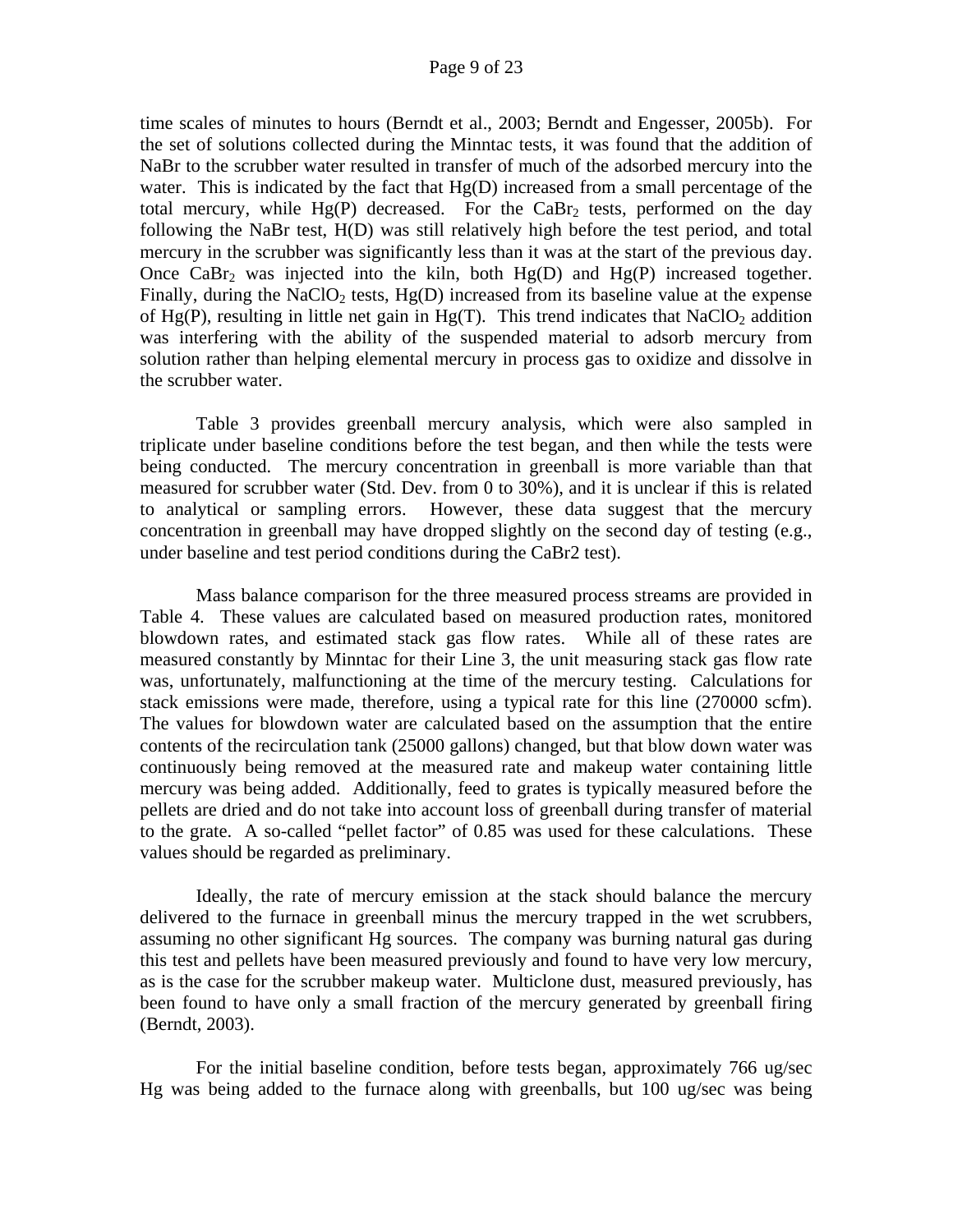captured by the scrubber, leaving a net difference of 666 ug/sec emitted at the stack. The compares with estimated emissions of 675 ug/sec estimated from direct stack gas measurement. A similar level of agreement was obtained for baseline conditions before the CaBr<sub>2</sub> test when stack measurements suggest emission at a rate of 649 ug/sec compared to 672-66 or 606 ug/sec for the mass balance estimate.

In contrast, there is a large divergence in stack emissions estimated by direct measurement and mass balance estimates. For example, direct measurements suggest that 306 and 178 ug/sec Hg was being emitted during the NaBr and CaBr<sub>2</sub> test periods, respectively, while the mass balance estimates suggest much higher values of 738 and 375 ug/sec. Mass balance estimates provide much higher calculated emission rates than those estimated from stack gas chemistry during the NaClO<sub>2</sub> tests. Finding the source of the discrepancy in stack emissions based on the two approaches is a primary goal of the next year of research on stack gas monitoring.

## **Conclusions**

<span id="page-9-0"></span>Sufficient experience has been gained to provide a relatively high degree of confidence in our methods for measuring mercury concentration in stack gasses using CMMs (using EERC's AWSII system), however, improvement is needed for measurement of mercury in duct gases prior to particulate control devices. Similar confidence is also found for analytical methods for Hg in scrubber water and greenball, however, the uncertainty associated with greenball concentrations can be relatively high if sampling frequency is low.

When mercury balance estimates were performed under baseline conditions before testing began, it was found that the rate of mercury addition to the furnace (in greenball feed) minus mercury captured by the wet scrubber (in the wet scrubber) balanced mercury emitted in the stacks. However, this steady-state balance was greatly upset once testing began such that the measured stack emissions were far lower than mass balance estimates would suggest. Finding the source or sources of this imbalance is a major goal of the next year of testing at taconite plant facilities.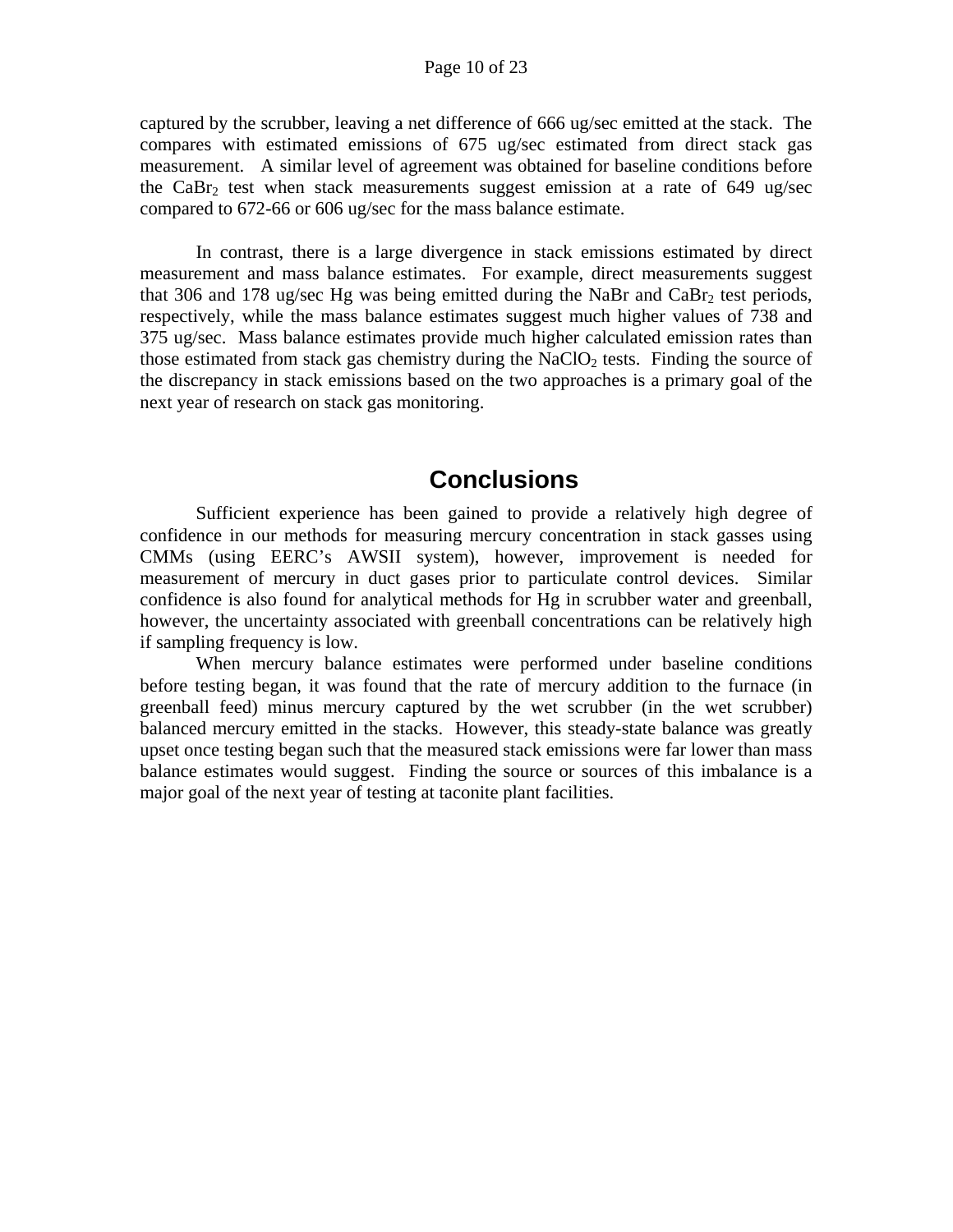## **References**

<span id="page-10-0"></span>Berndt, M. E. (2003) Mercury and Mining in Minnesota, Minerals Coordinating Committee Final Report. Minnesota Department of Natural Resources Technical Report. 58 p.

Berndt, M. E. and Engesser, J. (2005a) Mercury Transport in Taconite Processing Facilities: (I) Release and Capture During Induration. Iron Ore Cooperative Research Final Report. Minnesota Department of Natural Resources. 31 pages plus appendices.

Berndt, M. E. and Engesser, J. (2005b) Mercury Transport in Taconite Processing Facilities: (II) Fate of Mercury Captured by Wet Scrubbers. EPA: Great Lakes National Program Office Report. 32 pages.

Berndt, M. E. and Engesser, J. (2007) Mercury Transport in Taconite Processing Facilities: (III) Control Method Test Results. Iron Ore Cooperative Research Final Report. Minnesota Department of Natural Resources. 38 pages plus appendices.

Berndt, M. E., Engesser, J. E., and Johnson, A. (2003) On the distribution of mercury in taconite plant scrubber systems. Technical report submitted to the MPCA, 30 p.

Berndt, M. E., Engesser, J., and Berquó, T. S. (2005) Mercury Chemistry and Mössbauer Spectroscopy of Iron Oxides During Taconite Processing on Minnesota's Iron Range. In Proceedings Air Quality V, International Conference on Mercury, Trace Elements, SO3, and Particulate Matter. Washington, DC, Sept. 2005. 15 p.

Engesser, J. and Niles, H. (1997) Mercury emissions from taconite pellet production. Coleraine Minerals Research Laboratory, Report to MPCA: U of M contract # 1663-187-6253. 16 pages plus tables, figures and appendices.

Laudal, D. (2007) "Methods Testing for Measurement of Mercury Speciation for High-Reactive Dust"; Technical Report to Minnesota Department of Natural Resources, UND Fund No. 9301.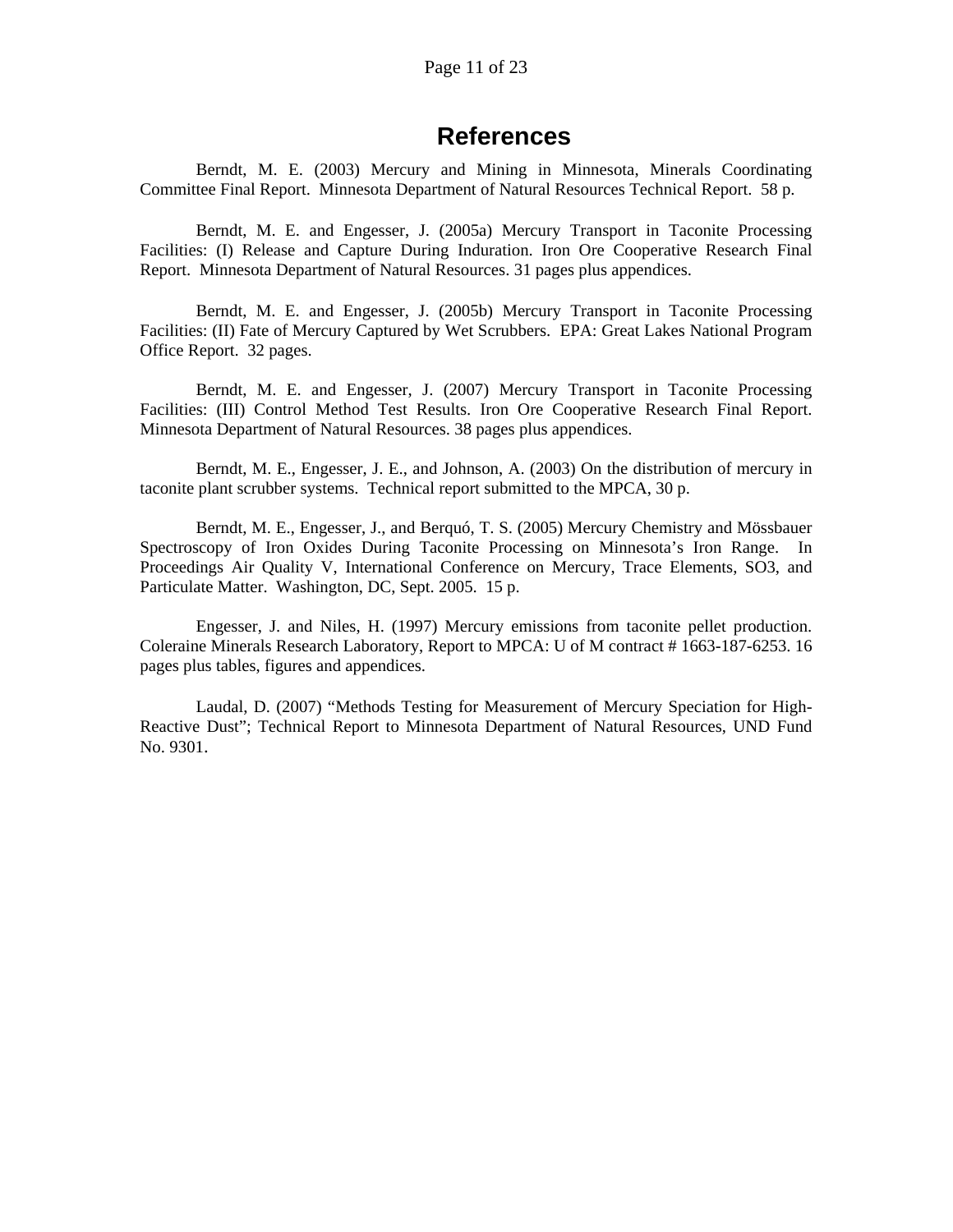## **Tables**

<span id="page-11-0"></span>**Table 1:** Mercury monitoring at taconite plants since 2006. GB = Greenball samples collected.  $BD = Blowdown water samples collected. CMM = Continuous Mercury$ Monitoring. EERC = Energy and Environmental Research Center –University of North Dakota. NRRI = Natural Resources Research Institute, University of Minnesota. FAMS  $=$  Flue Gas Absorbant Mercury Speciation. DF  $=$  Dry Filtration. AWS  $=$  Advanced Wet System. ISP = Inertial Separation Probe.

| Dates           | Plant and Line         | *DNR         | $*EERC$              | **NRRI (FAMS)              | Result                               |
|-----------------|------------------------|--------------|----------------------|----------------------------|--------------------------------------|
|                 |                        |              | <b>CMM</b>           |                            |                                      |
| 2/1/2006        | Minntac Ln 7           |              |                      | scrubber inlet and         |                                      |
|                 |                        |              |                      | outlet ducts               |                                      |
| 3/31/2006       | Minntac Ln 7           | <b>GB BD</b> |                      | scrubber inlet and         |                                      |
|                 |                        |              |                      | outlet ducts               |                                      |
| 6/6/2006        | <b>United Taconite</b> | <b>GB</b>    |                      | Stacks 2A and 2B           |                                      |
|                 |                        | <b>BD</b>    |                      |                            |                                      |
| 6/7/2006        | Minorca                | <b>GB BD</b> |                      | Stacks C,D                 |                                      |
| 6/8/2006        | Hibtac Line 3          | <b>GB BD</b> |                      | Stack A                    |                                      |
| 7/18/2006       | Hibtac Line 3          | <b>GB BD</b> | Stack A: DF          | Stack A, B, C, D           | FAMS and CMM with DF                 |
| and             |                        |              |                      |                            | disagreed.<br>FAMS data very         |
| 7/19/2006       |                        |              |                      |                            | scattered.                           |
| 8/22/2006       | KeeTac Ln 1            | <b>GB BD</b> |                      | Wet scrubber inlet         |                                      |
|                 |                        |              |                      | and stack                  |                                      |
| 9/12/2006       | U-Tac Ln 2             | <b>GB BD</b> | Stack 2B: DF         | Stacks 2A and 2B           | FAMS and CMM with DF                 |
| and             |                        |              |                      |                            | disagreed.<br>FAMS data very         |
| 9/13/2006       |                        |              |                      |                            | scattered.                           |
| 10/25/2006      | KeeTac Ln 1            | <b>GB BD</b> | Inlet<br>Duct:       | Inlet duct                 | AWS method proved superior           |
| to              |                        |              | AWS, DF, and         |                            | to DF, ISP, and to FAMS.             |
| 10/30/2006      |                        |              | <b>ISP</b>           |                            |                                      |
| April<br>30,    | KeeTac                 | <b>QLIP</b>  |                      | Inlet duct                 | $Hg(0)$ from ducts oxidized to       |
| 2007            | Line 1                 |              |                      |                            | $Hg(II)$ when gas contacted          |
|                 |                        |              |                      |                            | $H_2O.$                              |
|                 | Hibtac Line 3          | <b>GB BD</b> | Stack A: AWS         | Stack A                    | <b>AWS</b><br>provides<br>consistent |
|                 |                        | <b>QLIP</b>  |                      |                            | $Hg(T)$ , but appeared to under-     |
|                 |                        |              |                      |                            | report $Hg(0)$ .                     |
| Sept 24<br>to   | KeeTac                 | <b>GB BD</b> | <b>AWS</b><br>Stack: |                            | AWS system functions better          |
| 28,<br>Sept.    | Line 1                 |              | and DF               |                            | than DF<br>for<br>$Hg(T)$ but        |
| 2007            |                        |              |                      |                            | appeared<br>under-report<br>to       |
|                 |                        |              |                      |                            | $Hg(0)$ .                            |
| $21 -$<br>April | Minntac                | <b>GB BD</b> | Stack:               | Stack:<br>Ohio             | AWSII worked consistently at         |
| May 8, 2008     | Line 3                 |              | AWS(II)              | Lumex CMM                  | stack for $Hg(T)$ and $Hg(0)$ .      |
|                 |                        |              | Scrubber inlet:      |                            | Strong interference at scrubber      |
|                 |                        |              | DF/AWS(II)           |                            | inlet.                               |
| Scheduled       | ArcelorMittal          | <b>GB BD</b> | <b>Stack</b><br>D:   | <b>Stack</b><br>D:<br>Ohio | Tests conducted during plant-        |
| for July 2008   |                        |              | AWS(II)              | Lumex                      | scale Hg control tests.              |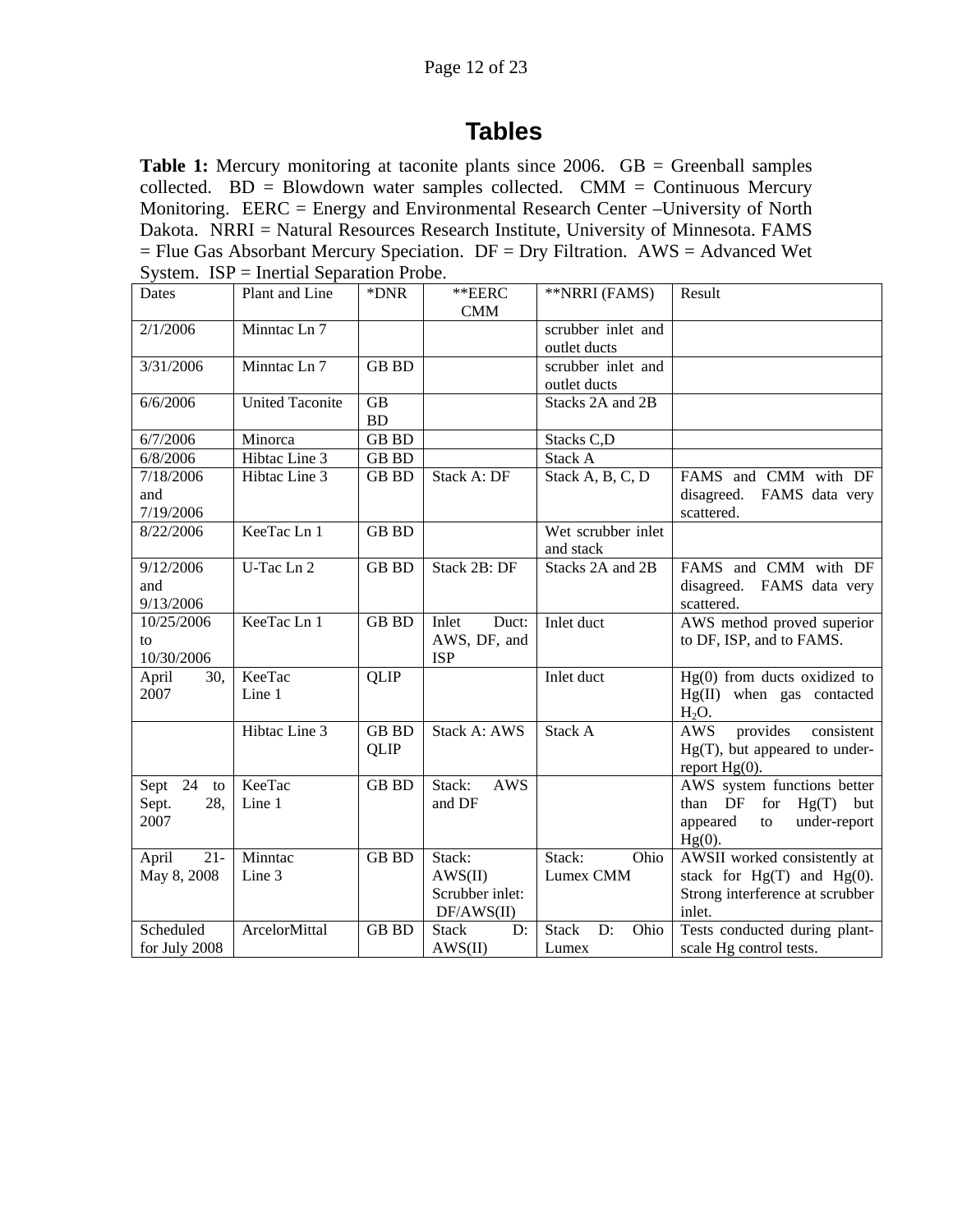## Page 13 of 23

|                        |                               |       | Hg(ng/l) Avg. Std Dev. |
|------------------------|-------------------------------|-------|------------------------|
| <b>Baseline</b>        | 27055<br>26346<br>25605       | 26335 | 725                    |
| <b>NaBr Test</b>       | 35551<br>34692 35160<br>35236 |       | 434                    |
| <b>Baseline</b>        | 14490<br>15571 14992<br>14915 |       | 545                    |
| CaBr <sub>2</sub> Test | 29017<br>29665<br>28608       | 29097 | 533                    |
| <b>Baseline</b>        | 23897<br>24386<br>23664       | 23982 | 369                    |
| NaCIO2 Test            | 24551<br>26573 25125<br>24253 |       | 1262                   |
| NaCIO2 Test            | 25402<br>25539 25657<br>26030 |       | 330                    |
| NaCIO2 Test            | 23734<br>25171<br>25107       | 24671 | 812                    |

**Table 2:** Total Hg in scrubber water during tests conducted at Minntac. For this data set, the standard deviation ranged from 1 to 5% of the average value.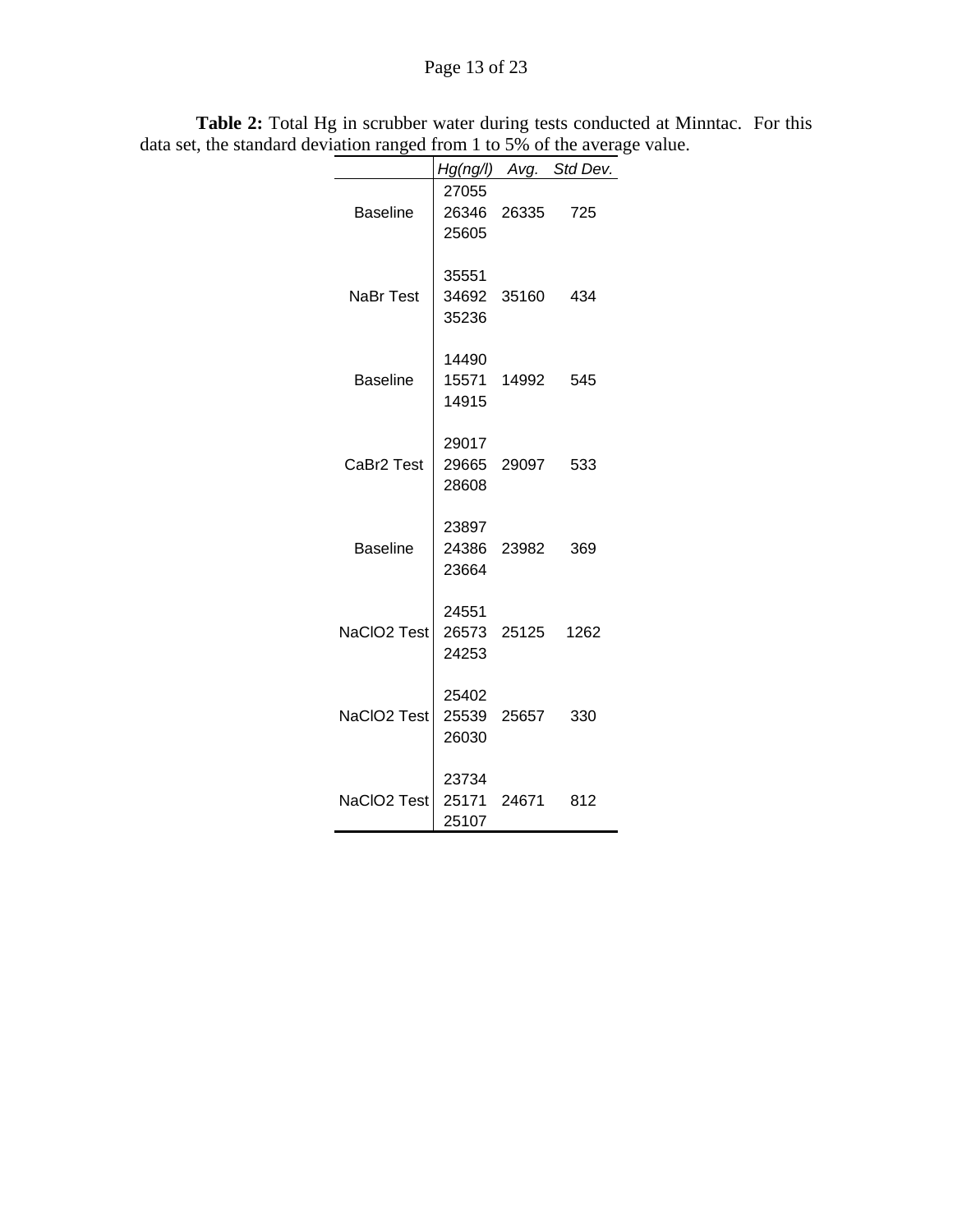### Page 14 of 23

**Table 3:** Total Hg in greenball feed during tests conducted at Minntac. For this data set, the standard deviation ranged from 0 to 30% of the average value. Even if the 15.8 value measured for greenball during the second baseline test is rejected as an outlier, the standard deviation ranged up to 13%.

|                        | Hg (ng/g) Avg. Std Dev. |      |          |
|------------------------|-------------------------|------|----------|
|                        | 10.3                    |      |          |
| <b>Baseline</b>        | 10.0                    | 10.6 | 0.7      |
|                        | 11.4                    |      |          |
|                        |                         |      |          |
|                        | 14.4                    |      |          |
| <b>NaBr Test</b>       | 11.1                    | 13.0 | 1.7      |
|                        | 13.5                    |      |          |
|                        |                         |      |          |
|                        | 9.1                     |      |          |
| <b>Baseline</b>        | $*15.8$ 11.5            |      | 3.7      |
|                        | 9.5                     |      |          |
|                        |                         |      |          |
|                        | 8.5                     |      |          |
| CaBr <sub>2</sub> Test | 9.2                     | 8.4  | 0.8      |
|                        | 7.6                     |      |          |
|                        |                         |      |          |
|                        | 11.8                    |      |          |
| <b>Baseline</b>        | 11.3                    | 11.5 | 0.3      |
|                        | 11.3                    |      |          |
|                        |                         |      |          |
|                        | 11.2                    |      |          |
| NaCIO2 Test            | 11.2                    | 11.2 | 0.0      |
|                        | 11.2                    |      |          |
|                        |                         |      |          |
|                        | 11.7                    |      |          |
| NaCIO2 Test            | 11.3                    | 11.8 | 0.6      |
|                        | 12.4                    |      |          |
|                        |                         |      |          |
|                        | 11.8                    |      |          |
| NaCIO2 Test            | 11.1                    |      | 11.4 0.3 |
|                        | 11.3                    |      |          |
|                        |                         |      |          |
|                        | *Suspected outlier.     |      |          |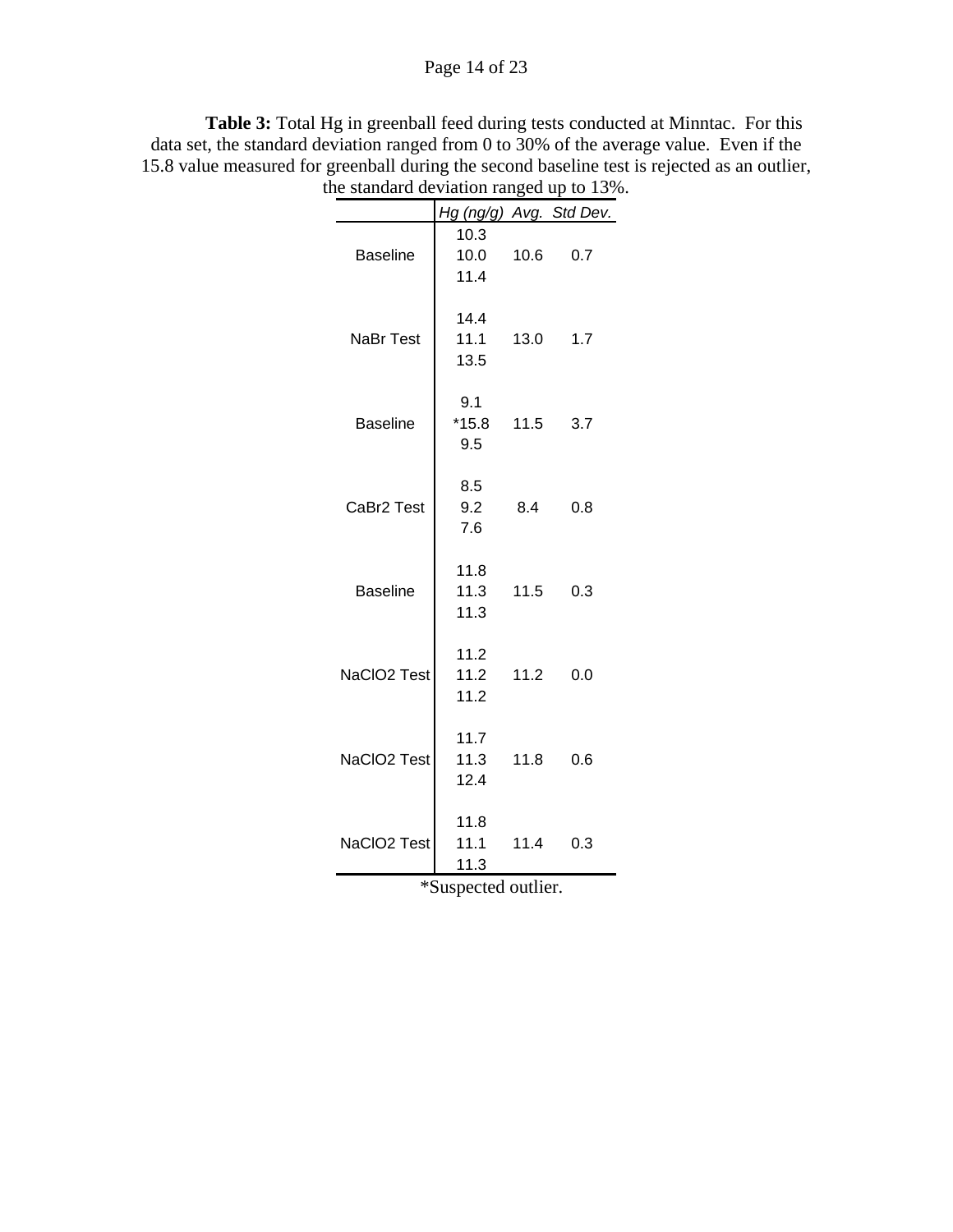| Hg flux, ug/sec        | Greenball | Blowdown | <b>Stack Gas</b> |
|------------------------|-----------|----------|------------------|
| <b>Baseline</b>        | 766       | 100      | 675              |
| NaBr test              | 939       | 201      | 306              |
|                        |           |          |                  |
| <b>Baseline</b>        | 672       | 66       | 649              |
| CaBr <sub>2</sub> test | 607       | 232      | 178              |
|                        |           |          |                  |
| <b>Baseline</b>        | 831       | 106      | 535              |
| NaCIO <sub>2</sub>     | 809       | 119      |                  |
| NaCIO <sub>2</sub>     | 853       | 126      | 509              |
| NaCIO <sub>2</sub>     | 824       | 114      |                  |

**Table 4.** Preliminary mercury flux estimates for various processing streams during tests conducted at Minntac in April 2008.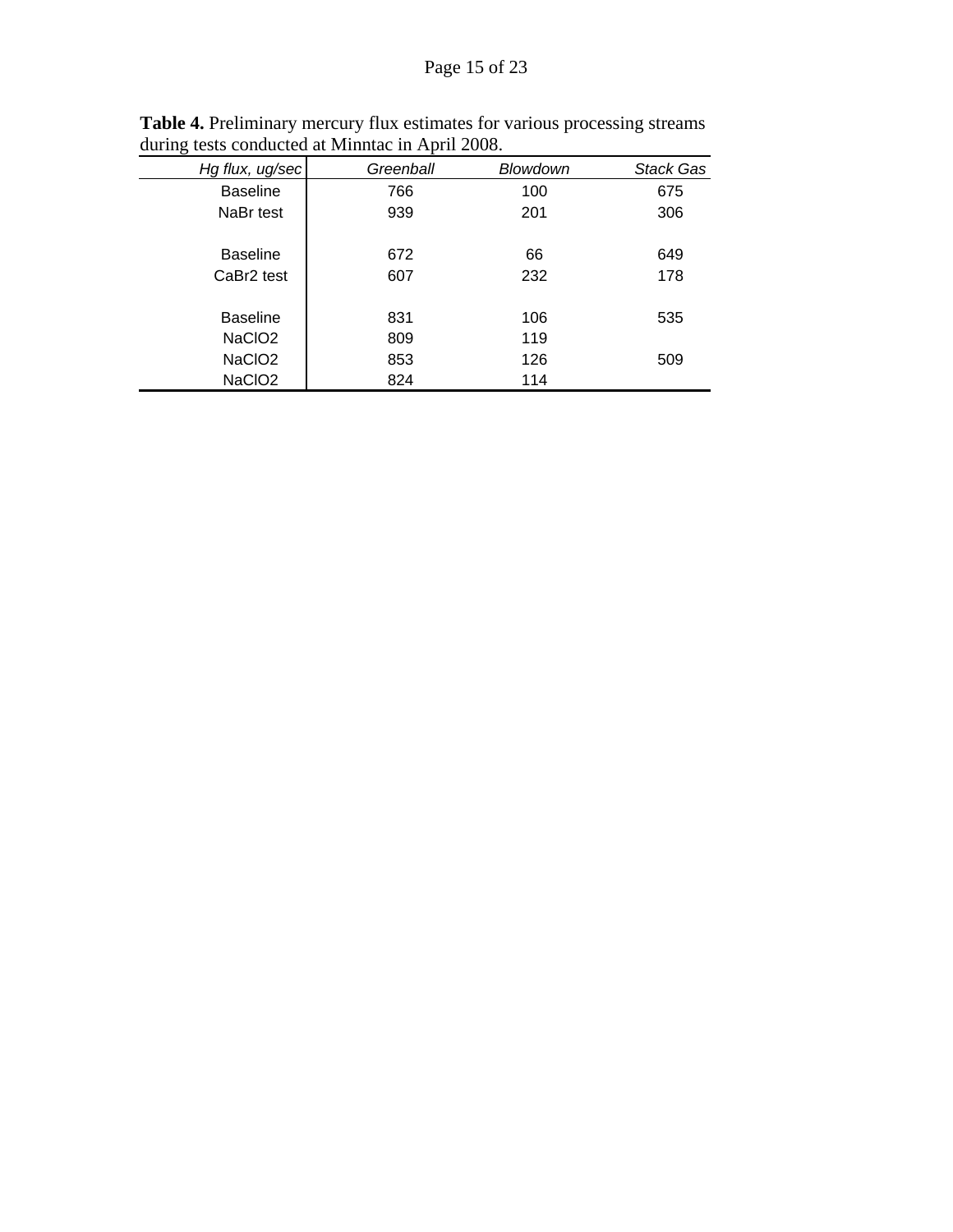<span id="page-15-0"></span>

**Figures** 

**Figure 1:** Hg concentration in inlet and outlet to wet scrubber as measured by CMM. Horizontal scale is a digital time scale referring to the dates in April, 2008, when testing was conducted. The inlet concentrations were measured by EERC using AWSII , but modified with a dry filter at the duct (AWS/DF). The outlet concentrations were measured at the stack using EERC's AWSII, the currently preferred method for monitoring mercury in taconite stack emissions. The outlet signal is relatively smooth and responsive to imposed changes in processing. The inlet signal is highly irregular, often revealing concentrations lower than those found in the outlet (e.g., overnight on the  $23<sup>rd</sup>$  and  $25<sup>th</sup>$  of April). Beginning with the CaBr<sub>2</sub> test on April  $23<sup>rd</sup>$ , however, the inlet concentrations were similar to but slightly elevated compared to outlet concentrations. It is believed that the dry filtration unit placed in-line near the sampling probe for the inlet is responsible for this erratic behavior.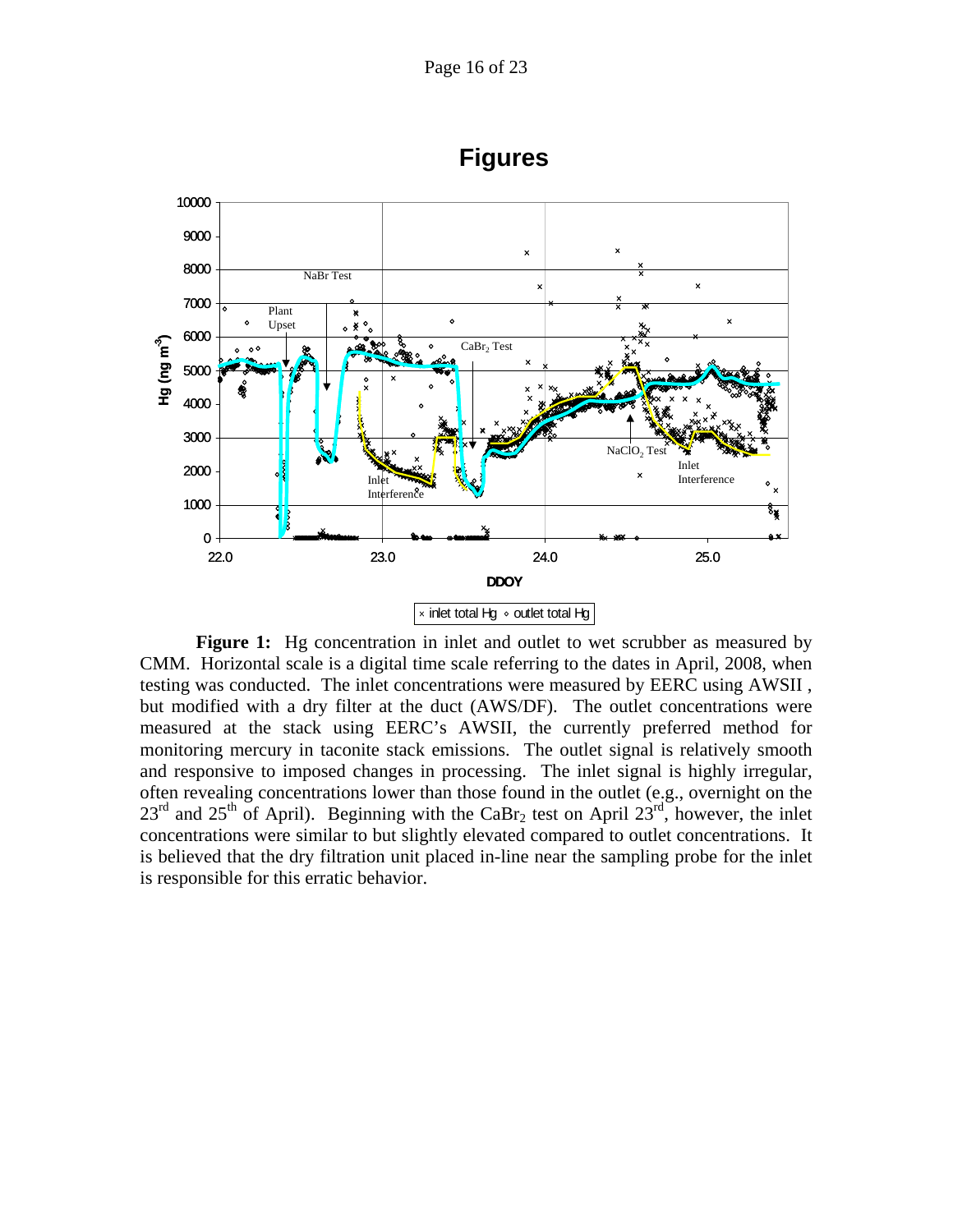

**Figure 2:** Speciation of Hg as measured by the CMM using the AWS system in Line 3 Stack gases during conduction of mercury control tests at Minntac (Line 3). Horizontal scale is a digital time scale referring to the dates in April, 2008, when testing was conducted. There appeared to be a long warm-up interval for the system early on April 22, when elemental mercury was being under reported, but the results after this appear to be relatively smooth and responsive to the conducted tests. Total and elemental mercury concentrations closely parallel each other, indicating most of the emitted mercury is elemental and not oxidized or particulate mercury.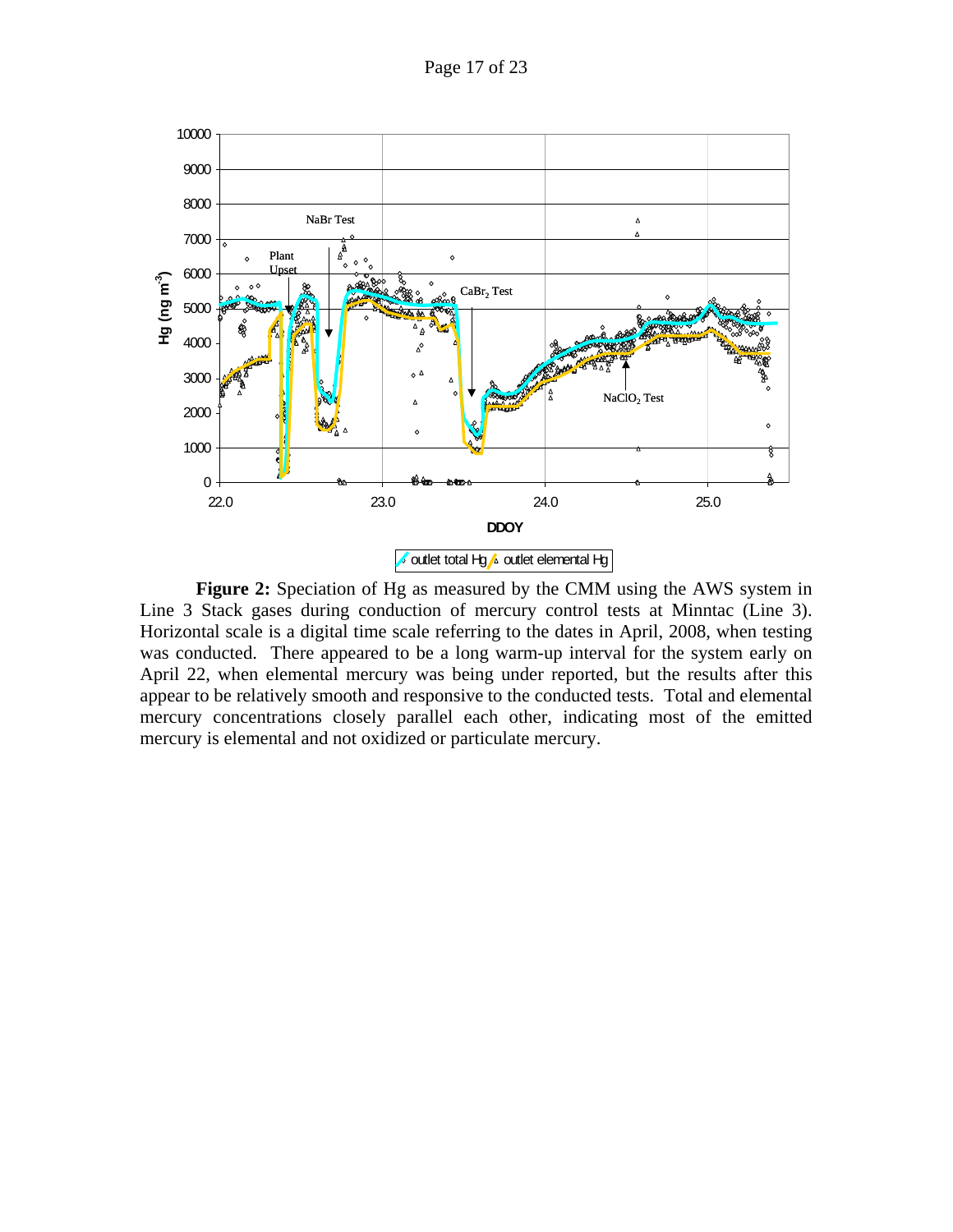Page 18 of 23



**Figure 3:** Mercury speciation in scrubber blowdown water during Hg-control testing at Minntac. Note that  $Hg(P) + Hg(D) = Hg(T)$  so the change in Hg concentration is reflected by the total height of each of the plotted columns. It was found that addition of NaBr to greenball resulted in a dramatic change in speciation during these tests. In effect, much of the Hg that was originally adsorbed to suspended particles was, instead, dissolved in solution. Injection of  $CaBr<sub>2</sub>$  into the kiln also resulted in a change in mercury speciation, but there was still a clear observed increase in particulate mercury. Injection of NaClO<sub>2</sub> into the scrubber water resulted in little net change in Hg(T), but indicated significant conversion of  $Hg(P)$  to  $Hg(D)$ .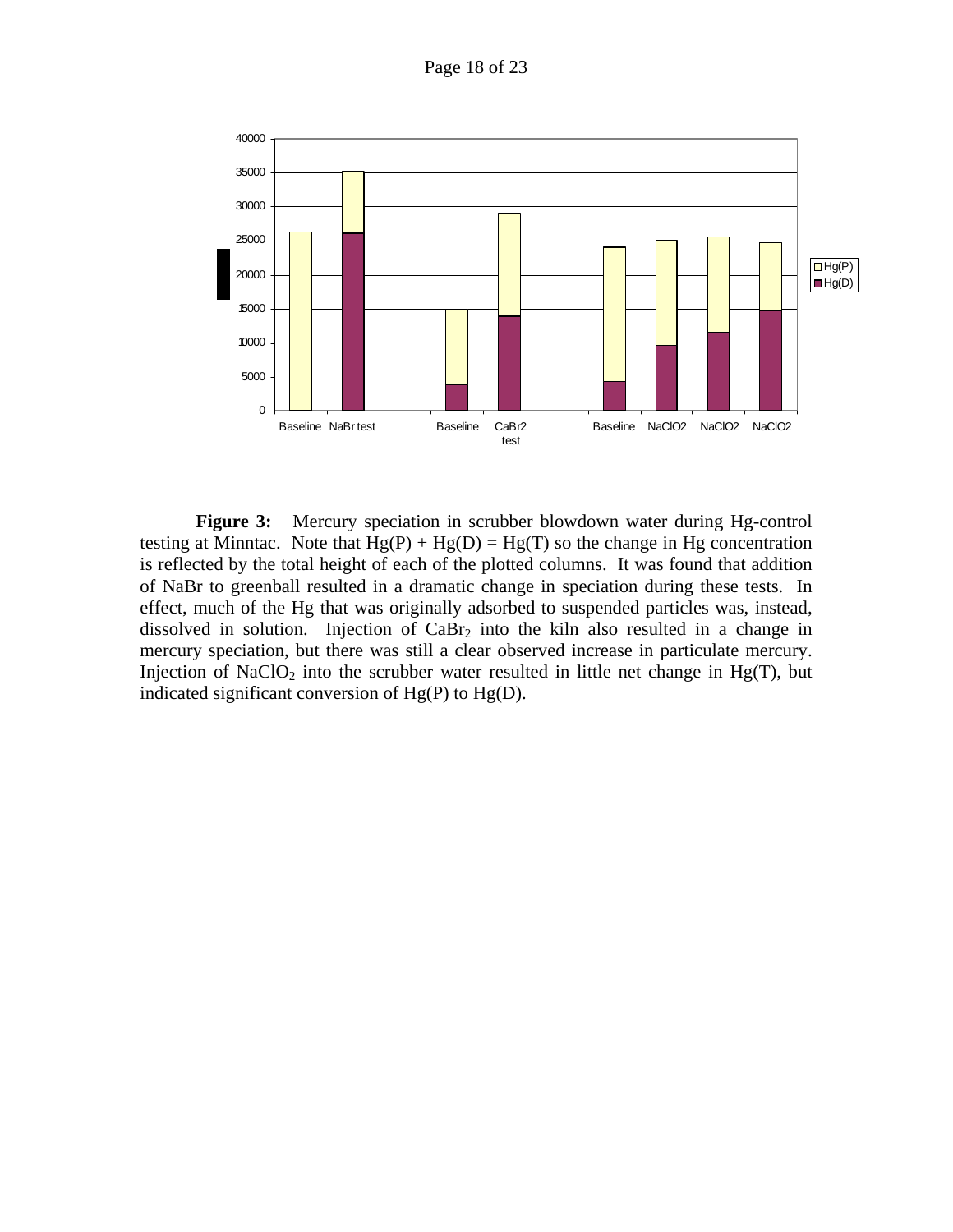### Page 19 of 23

# **Appendix 1: FAMS measurements made at taconite processing facilities.**

<span id="page-18-0"></span>FAMS measurements made by NRRI at taconite processing facilities. Hg(P) is particulate Hg, Hg(Ox) is oxidized gaseous mercury, and Hg(El) is elemental mercury. %Ox is the percentage of total mercury present in particulate or gaseous oxidized forms.

| Date      | Company | Location   | Hg(Part)     | Hg(Ox)       | Hg(EI)       | Hg(Tot)      | $%$ Ox       |
|-----------|---------|------------|--------------|--------------|--------------|--------------|--------------|
| 1/5/2005  | MnTac   | Ln6 Inlet  | 1.13         | 0.10         | 4.69         | 5.92         | 20.8         |
|           |         |            | 0.52         | 0.18         | 4.05         | 4.75         | 14.7         |
|           |         |            | 0.71         | 0.30         | 4.38         | 5.39         | 18.7         |
| 1/11/2005 | MnTac   | Ln6 Inlet  | 0.17         | 0.18         | 6.11         | 6.46         | 5.4          |
|           |         |            | 0.28         | 0.23         | 5.95         | 6.46         | 7.9          |
|           |         |            | 0.84         | 0.35         | 6.04         | 7.23         | 16.5         |
| 1/25/2005 | MnTac   | Ln6 Inlet  | 0.88         | 7.57         | 4.56         | 13.01        | 65.0         |
|           |         |            | 0.13         | 3.94         | 6.50         | 10.57        | 38.5         |
|           |         |            | 0.29         | 2.51         | 6.83         | 9.63         | 29.1         |
| 2/3/2005  | MnTac   | Ln6 Inlet  | 0.05         | 2.85         | 4.20         | 7.10         | 40.8         |
|           |         |            | 0.12         | 1.77         | 3.41         | 5.30         | 35.7         |
|           |         |            | 0.39         | 1.96         | 1.74         | 4.09         | 57.5         |
|           |         |            |              |              |              |              |              |
| 1/5/2005  | MnTac   | L6-Outlet  | 0.41<br>0.61 | 0.04<br>0.01 | 3.15<br>2.80 | 3.60<br>3.42 | 12.5<br>18.1 |
|           |         |            | 0.58         | 0.04         | 2.01         |              | 23.6         |
| 1/11/2005 | MnTac   | L6-Outlet  | 0.71         | 0.87         | 2.93         | 2.63<br>4.51 | 35.0         |
|           |         |            | 0.05         | 0.69         | 2.54         | 3.28         | 22.6         |
|           |         |            | 0.47         | 0.48         | 0.23         | 1.18         | 80.5         |
| 1/25/2005 | MnTac   | L6-Outlet  | 0.62         | 0.27         | 2.27         | 3.16         | 28.2         |
|           |         |            | 0.35         | 0.17         | 1.83         | 2.35         | 22.1         |
|           |         |            | 0.48         | 0.18         | 1.98         | 2.64         | 25.0         |
| 2/3/2005  | MnTac   | L6-Outlet  | 0.01         | 0.61         | 1.53         | 2.15         | 28.8         |
|           |         |            | 0.10         | 0.15         | 1.73         | 1.98         | 12.6         |
|           |         |            | 0.23         | 0.32         | 1.64         | 2.19         | 25.1         |
|           |         |            |              |              |              |              |              |
| 2/1/2006  | MnTac   | Ln7 Inlet  | 0.42         | 1.39         | 0.54         | 2.35         | 77.0         |
|           |         |            | 1.00         | 2.26         | 0.40         | 3.66         | 89.1         |
|           |         |            | 1.73         | 1.59         | 0.76         | 4.08         | 81.4         |
|           |         |            | 2.28         |              |              | 4.18         | 54.5         |
|           |         | Ln7 Inlet  |              |              |              |              | 51.4         |
| 3/31/2006 | Mntac   |            | 1.44<br>1.20 | 1.60<br>1.58 | 2.87<br>1.57 | 5.91<br>4.35 | 63.9         |
|           |         |            | 0.93         | 1.66         | 1.59         | 4.18         | 62.0         |
|           |         |            | 1.12         | 1.24         | 1.51         | 3.87         | 61.0         |
|           |         |            | 0.74         | 1.39         | 1.12         | 3.25         | 65.5         |
|           |         |            |              |              |              |              |              |
| 3/31/2006 | Mntac   | Ln7 Outlet | 0.10         | 0.07         | 2.32         | 2.49         | 6.8          |
|           |         |            | 0.50         | 0.11         | 2.94         | 3.55         | 17.2         |
|           |         |            | 0.45         | 0.09         | 3.79         | 4.33         | 12.5         |
|           |         |            | 0.22         | 0.06         | 3.27         | 3.55         | 7.9          |
|           |         |            | 0.40         | 0.04         | 3.75         | 4.19         | 10.5         |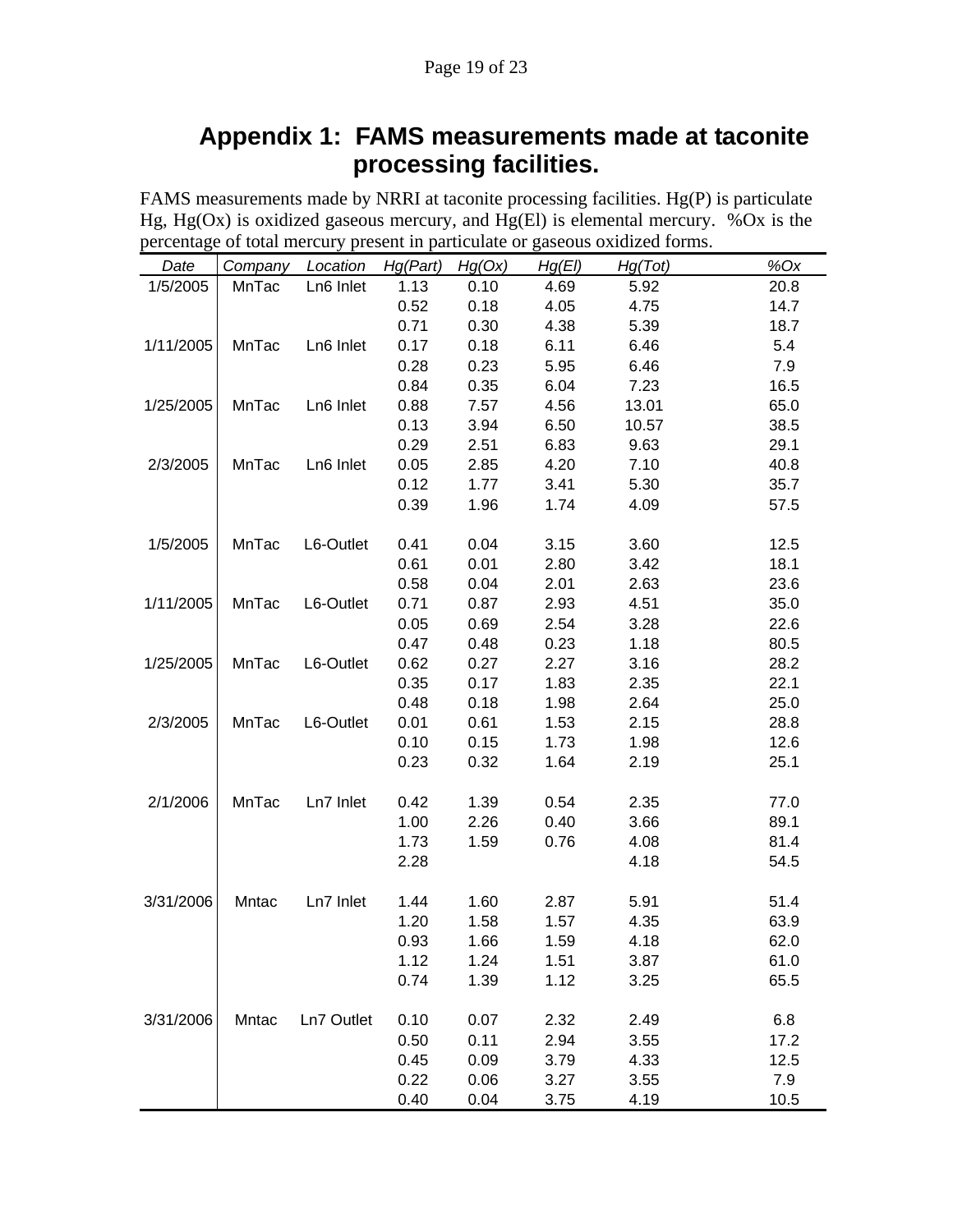| 6/8/2006  | HibTac  | Ln 3 Inlet   | 0.28 | 2.93 | 0.27 | 3.48 | 92.2 |
|-----------|---------|--------------|------|------|------|------|------|
|           |         |              | 0.46 | 1.71 | 0.32 | 2.49 | 87.1 |
|           |         |              | 0.59 | 0.32 | 0.26 | 1.17 | 77.8 |
|           |         |              |      |      |      |      |      |
|           |         | Ln3 Hot      |      |      |      |      |      |
| 6/8/2006  | HibTac  | <b>Stack</b> | 0.12 | 0.45 | 3.74 | 4.31 | 13.2 |
|           |         |              | 0.07 | 0.54 | 3.85 | 4.46 | 13.7 |
|           |         |              | 0.03 | 0.47 | 3.59 | 4.09 | 12.2 |
|           |         |              |      |      |      |      |      |
| 6/7/2006  | Minorca | Stack C      | 0.04 | 0.23 | 0.17 | 0.44 | 61.4 |
|           |         |              | 0.06 | 0.24 | 0.33 | 0.63 | 47.6 |
|           |         |              | 0.19 | 0.35 | 0.33 | 0.87 | 62.1 |
|           |         |              |      |      |      |      |      |
|           |         | Stack D      | 0.26 | 0.22 | 1.39 | 1.87 | 25.7 |
|           |         |              | 0.26 | 0.35 | 1.15 | 1.76 | 34.7 |
|           |         |              | 0.13 | 0.11 | 1.34 | 1.58 | 15.2 |
| 6/6/2006  | Utac    | Stack 2A     | 0.12 | 0.45 | 3.54 | 4.11 | 13.9 |
|           |         |              | 0.23 | 0.22 | 3.45 | 3.90 | 11.5 |
|           |         |              | 0.27 | 0.22 | 3.42 | 3.91 | 12.5 |
|           |         |              |      |      |      |      |      |
|           |         | Stack 2B     | 0.57 | 2.56 | 1.22 | 4.35 | 72.0 |
|           |         |              | 0.41 | 2.01 | 1.40 | 3.82 | 63.4 |
|           |         |              | 0.57 | 2.06 | 1.46 | 4.09 | 64.3 |
|           |         |              |      |      |      |      |      |
| 7/18/2006 | HibTac  | Stack A      | 0.01 | 0.37 | 3.38 | 3.76 | 10.1 |
|           |         |              | 0.07 | 0.45 | 3.13 | 3.65 | 14.2 |
|           |         |              | 0.08 | 0.24 | 3.64 | 3.96 | 8.1  |
|           |         |              |      |      |      |      |      |
|           | HibTac  | Stack A      | 0.13 | 0.38 | 2.95 | 3.46 | 14.7 |
|           |         |              | 0.12 | 0.34 | 2.92 | 3.38 | 13.6 |
|           |         |              | 0.11 | 0.27 | 2.89 | 3.27 | 11.6 |
|           | HibTac  | Stack A      | 0.11 | 0.35 | 2.81 | 3.27 | 14.1 |
|           |         |              | 0.17 | 0.29 | 3.21 | 3.67 | 12.5 |
|           |         |              | 0.11 | 0.30 | 2.90 | 3.31 | 12.4 |
|           |         |              |      |      |      |      |      |
| 7/19/2006 | HibTac  | Stack A      | 0.11 | 0.35 | 3.44 | 3.90 | 11.8 |
|           |         |              | 0.11 | 0.27 | 3.19 | 3.57 | 10.6 |
|           |         |              | 0.10 | 0.36 | 3.10 | 3.56 | 12.9 |
|           |         |              |      |      |      |      |      |
| 7/18/2006 | HibTac  | Stack B      | 0.06 | 0.42 | 1.20 | 1.68 | 28.6 |
|           |         |              | 0.07 | 0.71 | 1.06 | 1.84 | 42.4 |
|           |         |              | 0.10 | 0.63 | 1.02 | 1.75 | 41.7 |
|           |         |              |      |      |      |      |      |
|           | HibTac  | Stack B      | 0.13 | 0.62 | 1.89 | 2.64 | 28.4 |
|           |         |              | 0.18 | 0.62 | 2.04 | 2.84 | 28.2 |
|           |         |              | 0.15 | 1.52 | 2.08 | 3.75 | 44.5 |
|           |         |              |      |      |      |      |      |

Page 20 of 23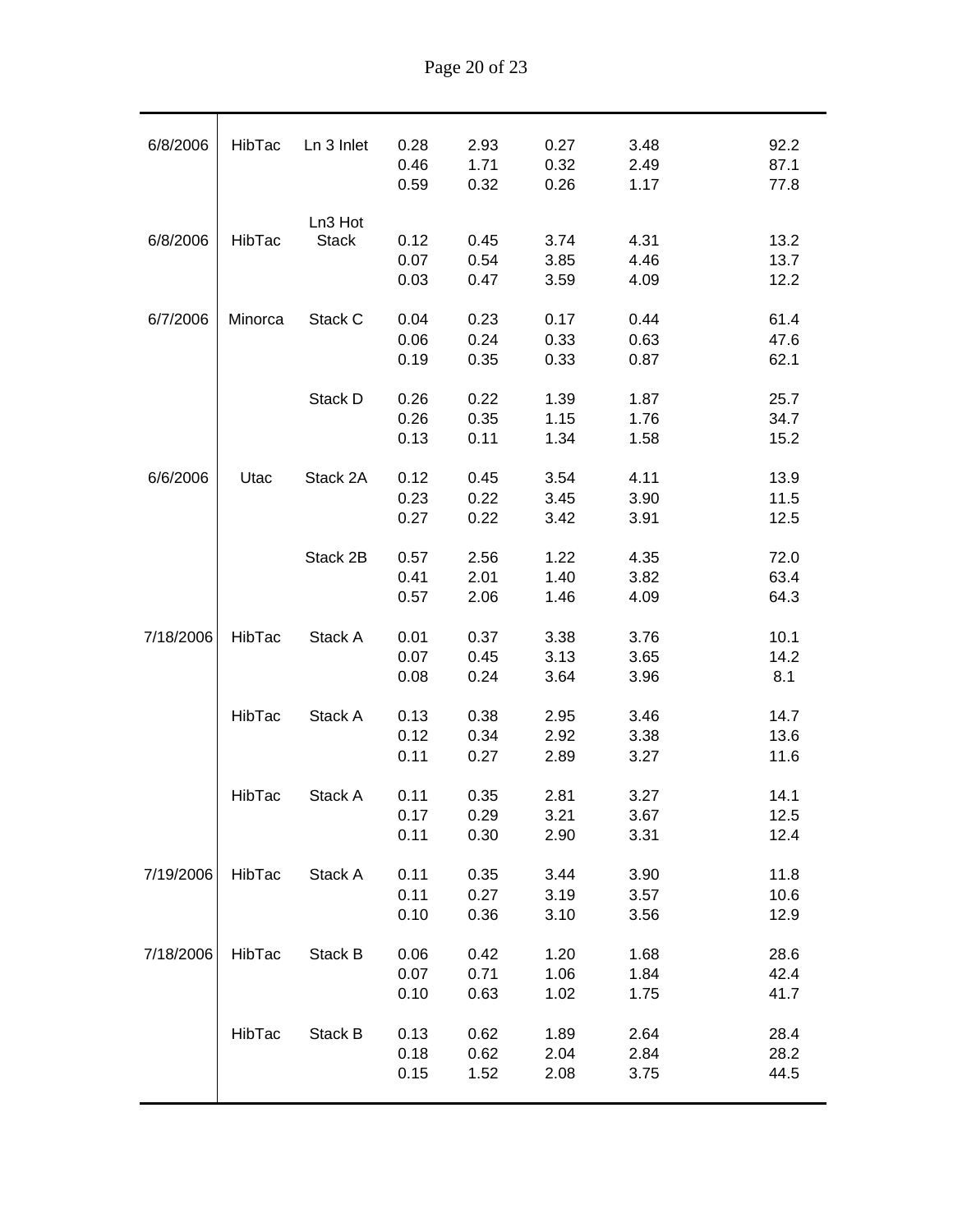| Page 21 of 23 |
|---------------|
|---------------|

|           | HibTac | Stack B      | 0.12 | 0.55  | 2.27 | 2.94  | 22.8 |
|-----------|--------|--------------|------|-------|------|-------|------|
|           |        |              | 0.08 | 0.53  | 1.85 | 2.46  | 24.8 |
|           |        |              | 0.09 | 0.46  | 1.88 | 2.43  | 22.6 |
|           |        |              |      |       |      |       |      |
| 7/19/2006 | HibTac | Stack B      | 0.17 | 0.81  | 2.54 | 3.52  | 27.8 |
|           |        |              | 0.21 | 0.70  | 2.47 | 3.38  | 26.9 |
|           |        |              | 0.17 | 0.60  | 2.27 | 3.04  | 25.3 |
|           |        |              |      |       |      |       |      |
| 7/19/2006 | HibTac | Stack C      | 0.07 | 0.17  | 1.17 | 1.41  | 17.0 |
|           |        |              | 0.12 | 0.13  | 1.33 | 1.58  | 15.8 |
|           |        |              | 0.09 | 0.13  | 1.18 | 1.40  | 15.7 |
|           |        |              |      |       |      |       |      |
| 7/19/2006 | HibTac | Stack D      | 0.07 | 0.30  | 0.82 | 1.19  | 31.1 |
|           |        |              | 0.06 | 0.29  | 0.84 | 1.19  | 29.4 |
|           |        |              | 0.06 | 0.28  | 1.10 | 1.44  | 23.6 |
|           |        |              |      |       |      |       |      |
| 8/22/2006 | K-Tac  | Inlet        | 0.26 | 10.48 | 0.68 | 11.42 | 94.0 |
|           |        |              | 0.46 | 8.33  | 0.86 | 9.65  | 91.1 |
|           |        |              | 0.33 | 7.51  | 1.82 | 9.66  | 81.2 |
|           | K-Tac  | <b>Stack</b> | 0.42 | 0.86  | 5.74 | 7.02  | 18.2 |
|           |        |              | 0.23 | 0.55  | 4.71 | 5.49  | 14.2 |
|           |        |              | 0.21 | 0.42  | 3.38 | 4.01  | 15.7 |
|           |        |              |      |       |      |       |      |
| 9/12/2006 | United | Stack 2B     | 0.10 | 0.46  | 1.99 | 2.55  | 22.0 |
|           |        |              | 0.18 | 0.87  | 2.18 | 3.23  | 32.5 |
|           |        |              | 0.27 | 0.77  | 1.88 | 2.92  | 35.6 |
|           |        |              | 0.23 | 0.92  | 2.93 | 4.08  | 28.2 |
|           |        |              | 0.15 | 0.59  | 2.96 | 3.70  | 20.0 |
|           |        |              | 0.22 | 0.85  | 2.73 | 3.80  | 28.2 |
|           |        |              | 0.13 | 0.43  | 3.07 | 3.63  | 15.4 |
|           |        |              | 0.12 | 0.64  | 3.18 | 3.94  | 19.3 |
|           |        |              | 0.20 | 0.42  | 3.07 | 3.69  | 16.8 |
|           |        |              |      |       |      |       |      |
|           |        | Stack 2A     | 0.06 | 0.54  | 4.61 | 5.21  | 11.5 |
|           |        |              | 0.40 | 0.32  | 4.33 | 5.05  | 14.3 |
|           |        |              | 0.17 | 0.69  | 4.33 | 5.19  | 16.6 |
|           |        |              | 0.26 | 0.27  | 4.59 | 5.12  | 10.4 |
|           |        |              | 0.24 | 0.28  | 4.25 | 4.77  | 10.9 |
|           |        |              | 0.33 | 0.20  | 3.72 | 4.25  | 12.5 |
|           |        |              | 0.13 | 0.30  | 4.01 | 4.44  | 9.7  |
|           |        |              | 0.29 | 0.04  | 3.42 | 3.75  | 8.8  |
|           |        |              | 0.05 | 0.06  | 3.40 | 3.51  | 3.1  |
|           |        |              |      |       |      |       |      |
| 9/13/2006 | United | Stack 2B     | 0.10 | 0.78  | 3.63 | 4.51  | 19.5 |
|           |        |              | 0.07 | 0.88  | 4.12 | 5.07  | 18.7 |
|           |        |              | 0.09 | 0.97  | 4.07 | 5.13  | 20.7 |
|           |        |              |      |       |      |       |      |
|           |        | Stack 2A     | 0.06 | 0.13  | 5.81 | 6.00  | 3.2  |
|           |        |              | 0.08 | 0.27  | 4.87 | 5.22  | 6.7  |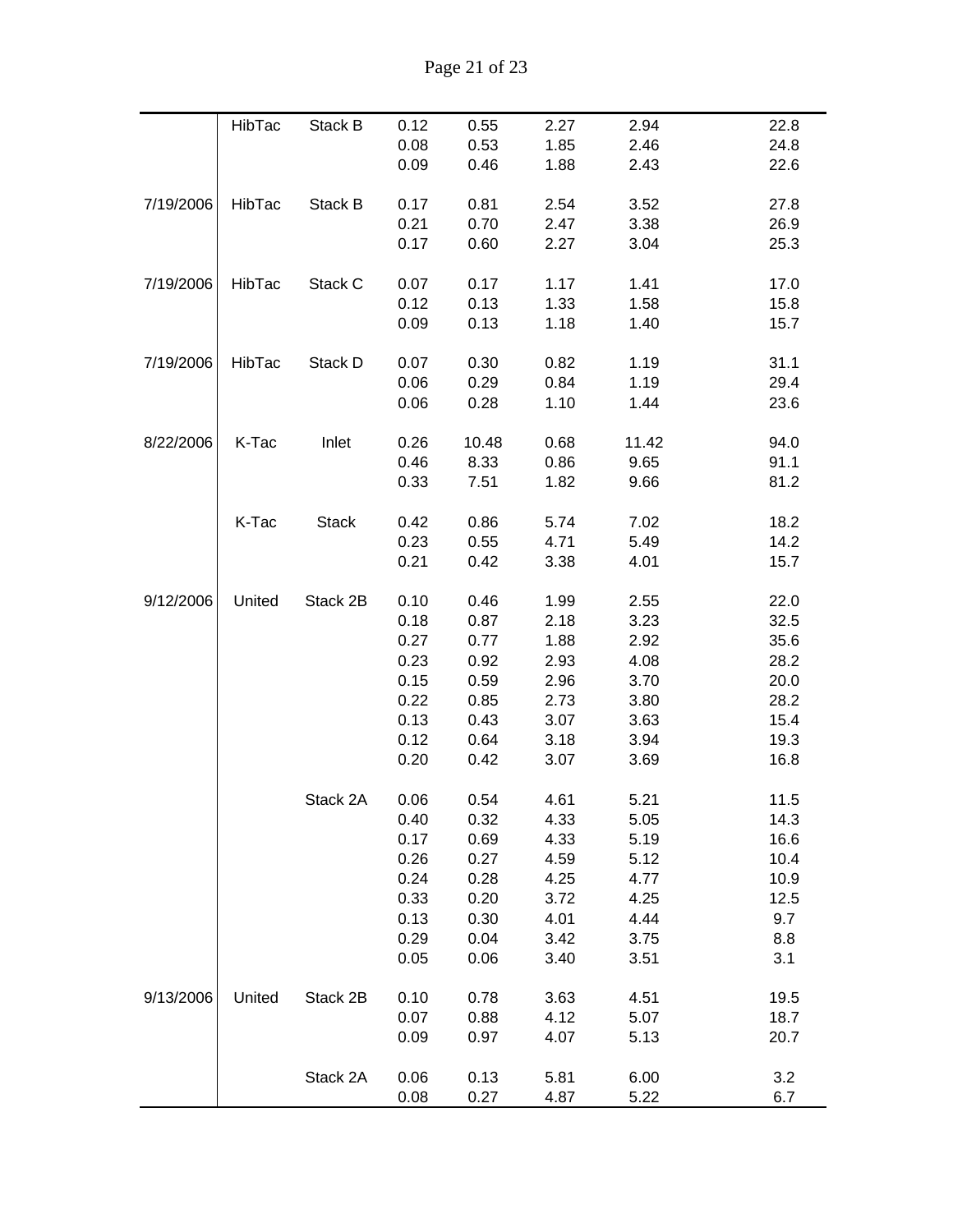Page 22 of 23

|          |        |         | 0.15 | 0.18 | 4.27 | 4.60 | 7.2 |
|----------|--------|---------|------|------|------|------|-----|
| 5/2/2007 | Hibtac | Stack A | 0.04 | 0.12 | 5.89 | 6.05 | 2.6 |
|          |        |         | 0.02 | 0.14 | 5.40 | 5.56 | 2.9 |
|          |        |         | 0.09 | 0.08 | 6.59 | 6.76 | 2.5 |